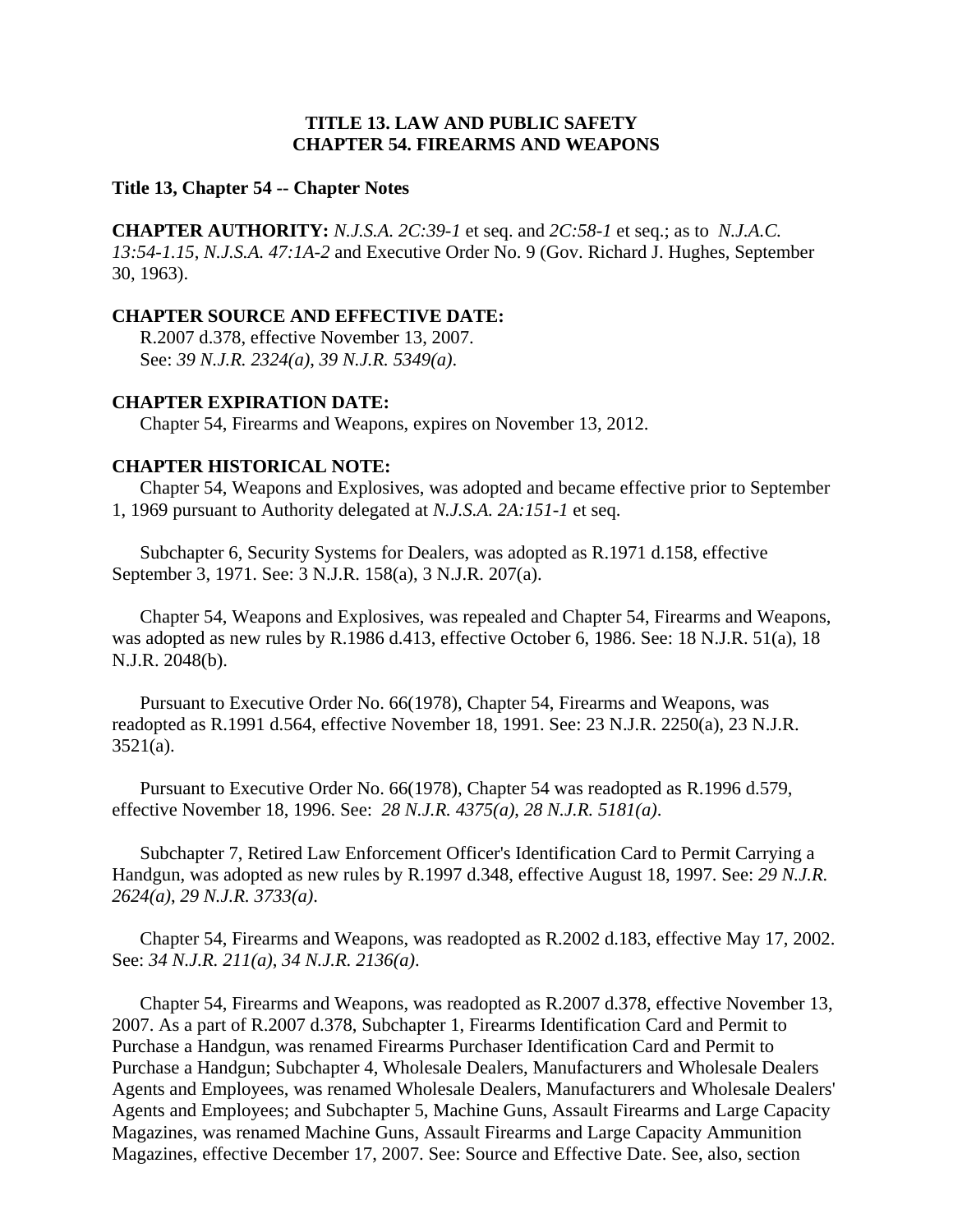# **SUBCHAPTER 1. FIREARMS PURCHASER IDENTIFICATION CARD AND PERMIT TO PURCHASE A HANDGUN**

### **N.J.A.C. 13:54-1.1 Firearms purchaser identification cards and permits to purchase handguns**

This subchapter prescribes the requirements and procedures for the issuance of firearms purchaser identification cards, permits to purchase handguns and the general rules for holders of such permits and identification cards.

### **N.J.A.C. 13:54-1.2 Definitions**

The words and terms used in this chapter shall have the following meanings:

"Ammunition" means various projectiles, including bullets, missiles, slugs or balls together with fuses, propelling charges and primers that may be fired, ejected, projected, released, or emitted from firearms or weapons.

"Antique cannon" means any weapon which satisfies the definition of an antique firearm and which is also capable of firing a projectile of a caliber greater than .60 caliber, except a shotgun or shotgun ammunition generally recognized as suitable for sporting purposes.

"Antique firearm" means any firearm, which is incapable of being fired or discharged, or which does not fire fixed ammunition regardless of the date of manufacture, or was manufactured before 1898, for which cartridge ammunition is not commercially available, and is possessed as a curiosity or ornament or for its historical significance or value.

"Assault firearms" means:

1. Any of the following firearms:

Algimec AGM1 type

Any shotgun with a revolving cylinder such as the "Street Sweeper" or "Striker 12"

Armalite AR-180 type

Australian Automatic Arms SAR

Avtomat Kalashnikov type semi-automatic firearms

Beretta AR-70 and BM59 semi-automatic firearms

Bushmaster Assault Rifle

Calico M-900 Assault carbine and M-900

CETME G3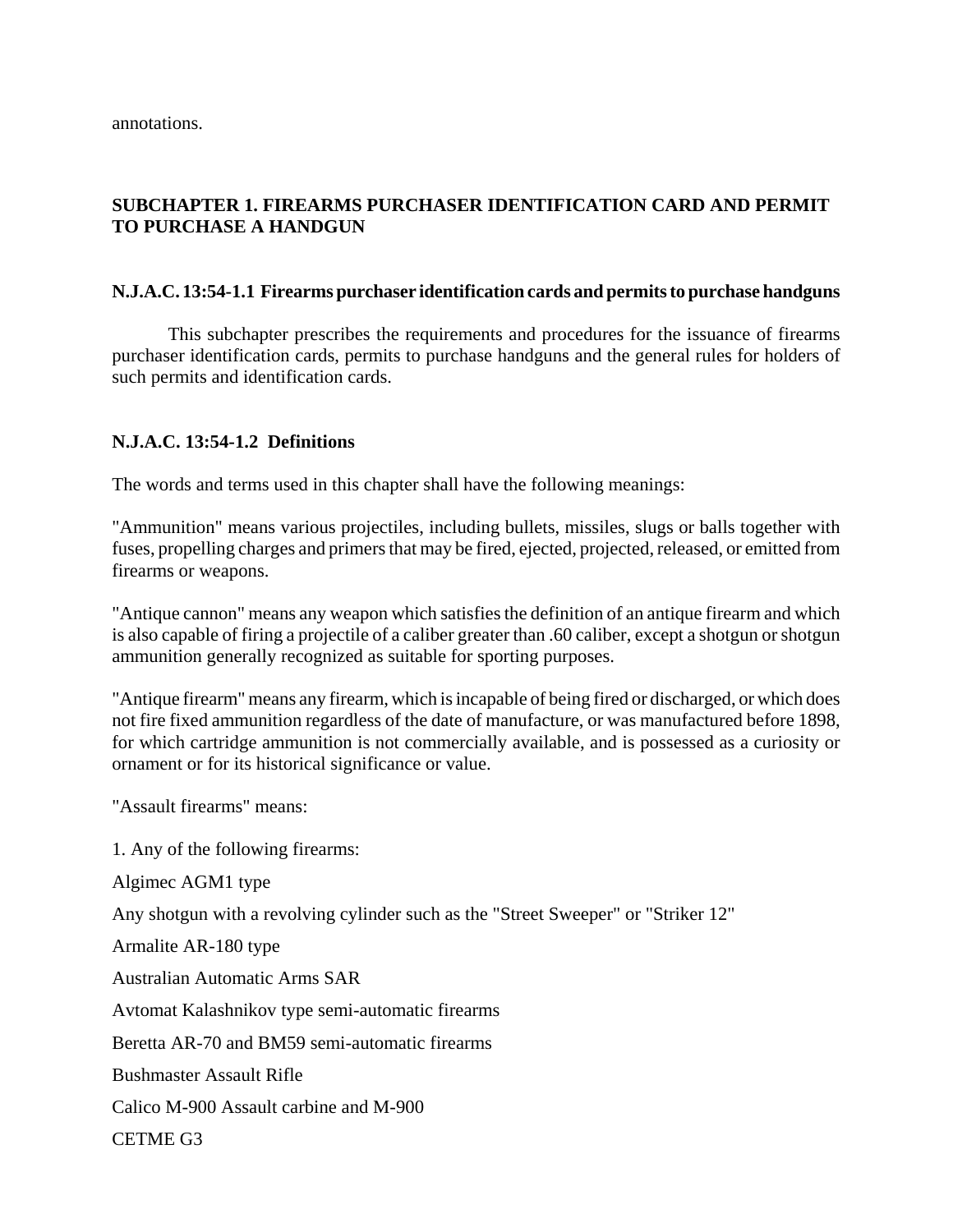Chartered Industries of Singapore SR-88 type Colt AR-15 and CAR-15 series Daewoo K-1, K-2, Max 1 and Max 2, AR 100 types Demro TAC-1 carbine type Encom MP-9 and MP-45 carbine types FAMAS MAS223 types FN-FAL, FN-LAR, or FN-FNC type semi-automatic firearms Franchi SPAS 12 and LAW 12 shotguns G3SA type Galil type Heckler and Koch HK91, HK93, HK94, MP5, PSG-1 Intratec TEC 9 and 22 semi-automatic firearms M1 carbine type M14S type MAC 10, MAC 11, MAC 11-9 mm carbine type firearms PJK M-68 carbine type Plainfield Machine Company Carbine Ruger K-Mini-14/5 F and Mini-14/5 RF SIG AMT, SIG 550SP, SIG 551SP, SIG PE-57 types SKS with detachable magazine type Spectre Auto carbine type Springfield Armory BM59 and SAR-48 type Sterling MK-6, MK-7 and SAR types Steyr A.U.G. semi-automatic firearms USAS 12 semi-automatic type shotgun Uzi type semi-automatic firearms Valmet M62, M71S, M76, or M78 type semi-automatic firearms Weaver Arm Nighthawk;

2. Any firearm manufactured under any designation, which is substantially identical to any of the firearms listed in paragraph 1 above. As used in this definition, the term "substantial" means pertaining to the substance, matter, material or essence of a thing and the term "identical" means exactly the same. Hence, a firearm is substantially identical to another only if it is identical in all material, essential respects. A firearm is not substantially identical to a listed assault firearm unless it is identical except for differences that do not alter the essential nature of the firearm.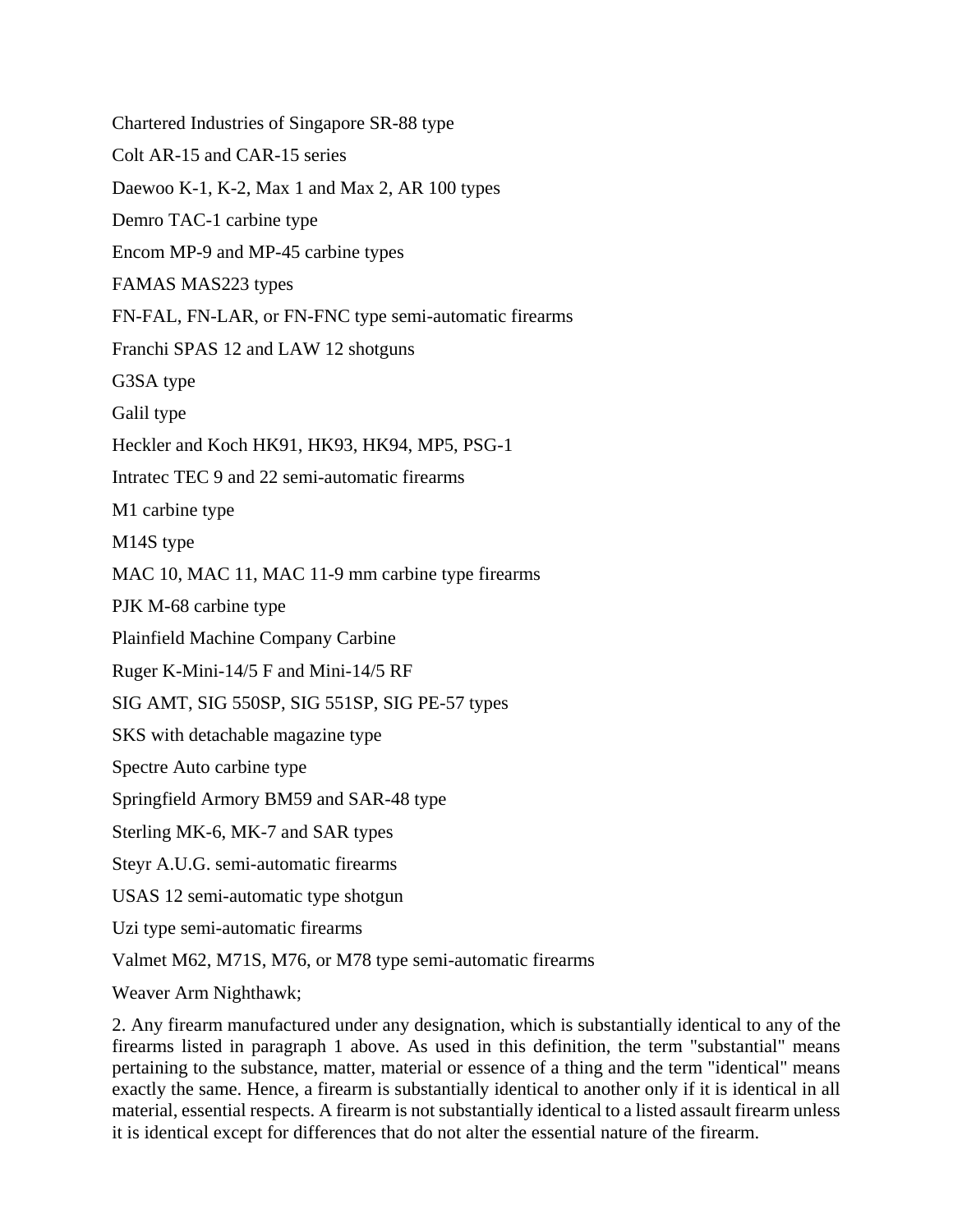The following are examples of manufacturer changes that do not alter the essential nature of the firearm: the name or designation of the firearm; the color of the firearm; the material used to make the barrel or stock of the firearm; the material used to make a pistol grip; and a modification of a pistol grip. This is not an exclusive list. A semi-automatic firearm should be considered to be "substantially identical," that is, identical in all material respects, to a named assault weapon if it meets the below listed criteria:

i. A semi-automatic rifle that has the ability to accept a detachable magazine and has at least two of the following:

(1) A folding or telescoping stock;

(2) A pistol grip that protrudes conspicuously beneath the action of the weapon;

(3) A bayonet mount;

(4) A flash suppressor or threaded barrel designed to accommodate a flash suppressor; and

(5) A grenade launcher;

ii. A semi-automatic pistol that has an ability to accept a detachable magazine and has at least two of the following:

(1) An ammunition magazine that attaches to the pistol outside of the pistol grip;

(2) A threaded barrel capable of accepting a barrel extender, flash suppressor, forward handgrip, or silencer;

(3) A shroud that is attached to, or partially or completely encircles the barrel and that permits the shooter to hold the firearm with the non-trigger hand without being burned;

(4) Manufactured weight of 50 ounces or more when the pistol is unloaded; and/or

(5) A semi-automatic version of an automatic firearm; and

iii. A semi-automatic shotgun that has at least two of the following:

(1) A folding or telescoping stock;

(2) A pistol grip that protrudes conspicuously beneath the action of the weapon;

(3) A fixed magazine capacity in excess of six rounds; and/or

(4) An ability to accept a detachable magazine;

3. A semi-automatic shotgun with either a magazine capacity exceeding six rounds, a folding stock or a pistol grip;

4. A semi-automatic rifle with a fixed magazine capacity exceeding 15 rounds; or

5. A part or combination of parts designed or intended to convert a firearm into an assault firearm, or any combination of parts from which an assault firearm may be readily assembled if those parts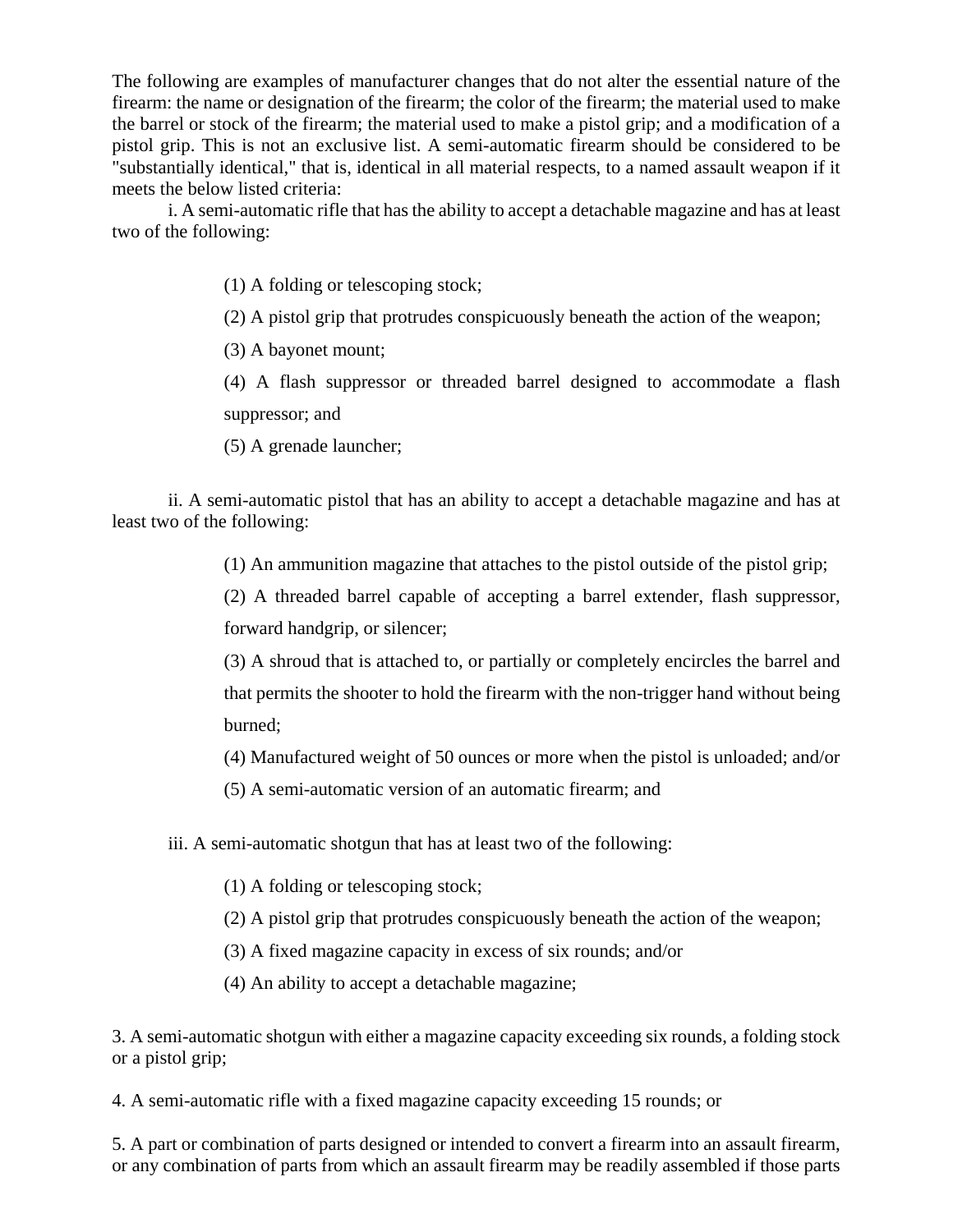are in the possession or under the control of the same person.

The following are not considered assault firearms within the meaning of this definition:

1. The Colt Match Target rifle, based on the manufacturer's specifications, is not part of the AR-15 series, and, thus, is not prohibited under N.J.S.A. 2C:39-1w(1). Although this rifle may resemble the Colt AR-15, there have been substantial changes to the firearm, including the receiver, which is not identical to an AR-15 receiver. In addition, because of changes in the configuration of the firearm, the Colt Match Target rifle is not substantially identical to a firearm prohibited under this classification.

2. The Springfield M1A rifle is not one of the enumerated firearms which are specifically prohibited under the State assault firearms laws. It has been prohibited in this State as being substantially identical to a named firearm. However, according to the manufacturer's specifications, the M1A has been modified. The modified M1A, which became available in 1994, is not considered to be substantially identical to a prohibited firearm under N.J.S.A. 2C:39-1w(2) and these rules. However, earlier versions of the M1A, which contain at least two of the criteria identified in the Attorney General's Guidelines Regarding the "Substantially Identical" Provision in the State's Assault Firearms Laws dated August 19, 1996 and reproduced in paragraph 2 above, are considered to be substantially identical to a prohibited firearm and continue to be defined as an assault firearm.

"Body armor penetrating bullets" means bullet(s) designed for use in a handgun and whose core or jacket, if the jacket is thicker than .025 of an inch, is of tungsten carbide or hard bronze or is made of other material, which is harder than a rating of 72 or greater on the Rockwell B. Hardness Scale and is capable of breaching or penetrating body armor.

"Chief of police" or "chief police officer" means the highest ranking sworn member of a municipal police department.

"Firearm or firearms" means any handgun, rifle, shotgun, machine gun, automatic or semi-automatic rifle, or any gun, device or instrument in the nature of a weapon from which may be fired or ejected any solid projectable ball, slug, pellet, missile or bullet, or any gas, vapor or other noxious thing, by means of a cartridge or shell or by the action of an explosive or the igniting of flammable or explosive substances. It shall also include, without limitation, any firearm, which is in the nature of an air gun, spring gun or pistol or other weapon of a similar nature in which the propelling force is a spring, elastic band, carbon dioxide, compressed or other gas or vapor, air or compressed air, or is ignited by compressed air, and ejecting a bullet or missile smaller than three-eighths of an inch in diameter, with sufficient force to injure a person.

"Firearms Purchaser Identification Card number" means the number assigned by the State Bureau of Identification (SBI) pursuant to a fingerprint check of an applicant's fingerprints, for the issuance of a Firearms Purchaser Identification Card, as reported by the SBI to the investigating authority. The Firearms Purchaser Identification Card number shall be synonymous with SBI number.

"Gunsmith" means a person who is in the business of repairing or servicing firearms.

"Handgun" means any pistol, revolver, or other firearm originally designed or manufactured to be fired by the use of a single hand.

"Large capacity ammunition magazine" means a box, drum, tube or other container, which is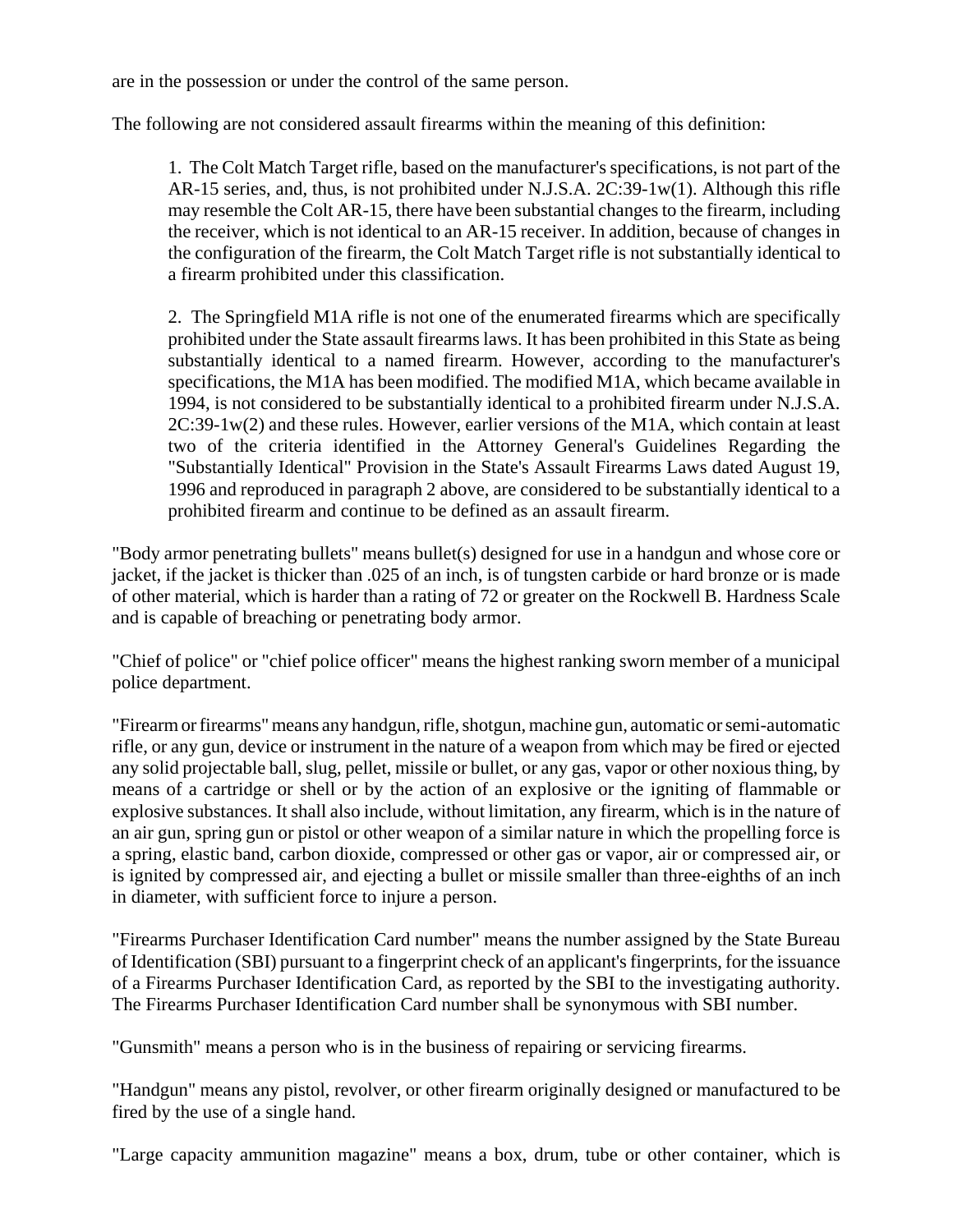capable of holding more than 15 rounds of ammunition to be fed continuously and directly therefrom into a semi-automatic firearm. A large capacity ammunition magazine that has been permanently altered so that it is not capable of holding more than 15 rounds of ammunition will cease to be defined as a "large capacity ammunition magazine." An ammunition magazine, which has been temporarily blocked or modified from holding more than 15 rounds, as by a piece of wood or a pin, is still considered to be a "large capacity ammunition magazine."

"Machine gun" means any firearm, mechanism or instrument not requiring that the trigger be pressed for each shot and having a reservoir, belt or other means of storing and carrying ammunition which can be loaded into the firearm, mechanism or instrument and fired therefrom.

"Manufacturer" means any person who receives or obtains raw materials or parts and processes them into firearms or finished parts of firearms, except a person who exclusively processes grips, stocks, and other nonmetal parts of firearms. The term does not include a person who repairs existing firearms or receives new and raw materials or parts solely for the repair of existing firearms.

"NICS" means the National Instant Criminal Background Check System accessed by telephone or facsimile transmission through the Division of State Police, which retailers must contact for information on whether a person is prohibited from receiving or possessing a firearm under State or Federal law.

"Person" means any natural person, corporation, partnership, firm or association of any kind or nature whatsoever; any public entity of any kind or nature; the plural, as well as the singular and any gender.

"Pistol grip" means a well defined handle, similar to that found on a handgun, that protrudes conspicuously beneath the action of the weapon, and which permits the firearm to be held and fired with one hand.

"Retail dealer" means any person, including a gunsmith, except a manufacturer or a wholesale dealer, who sells, transfers, or assigns for a fee or profit any firearm or parts of firearms or ammunition which he has purchased or obtained with the intention, or for the purpose of reselling or reassigning to persons who are reasonably understood to be the ultimate consumers, and includes any person who is engaged in the business of repairing firearms or who sells any firearm to satisfy a debt secured by the pledge of a firearm.

"Rifle" means any firearm designed to be fired from the shoulder and using the energy of the explosive in a fixed metallic cartridge to fire a single projectile through a rifled bore for each single pull of the trigger.

"Sawed-off shotgun" means any shotgun having a barrel or barrels of less than 18 inches in length measured from the breach to the muzzle, or a rifle having a barrel or barrels of less than 16 inches in length measured from the breach to the muzzle, or any firearm made from a rifle or a shotgun, whether by alteration, or otherwise, if such firearm as modified has an overall length of less than 26 inches.

"Semi-automatic" means a firearm which fires a single projectile for each single pull of the trigger and is self-reloading or automatically chambers a round, cartridge or bullet.

"Shotgun" means any firearm designed to be fired from the shoulder and using the energy of the explosive in a fixed shotgun shell to fire through a smooth bore either a number of ball shots or a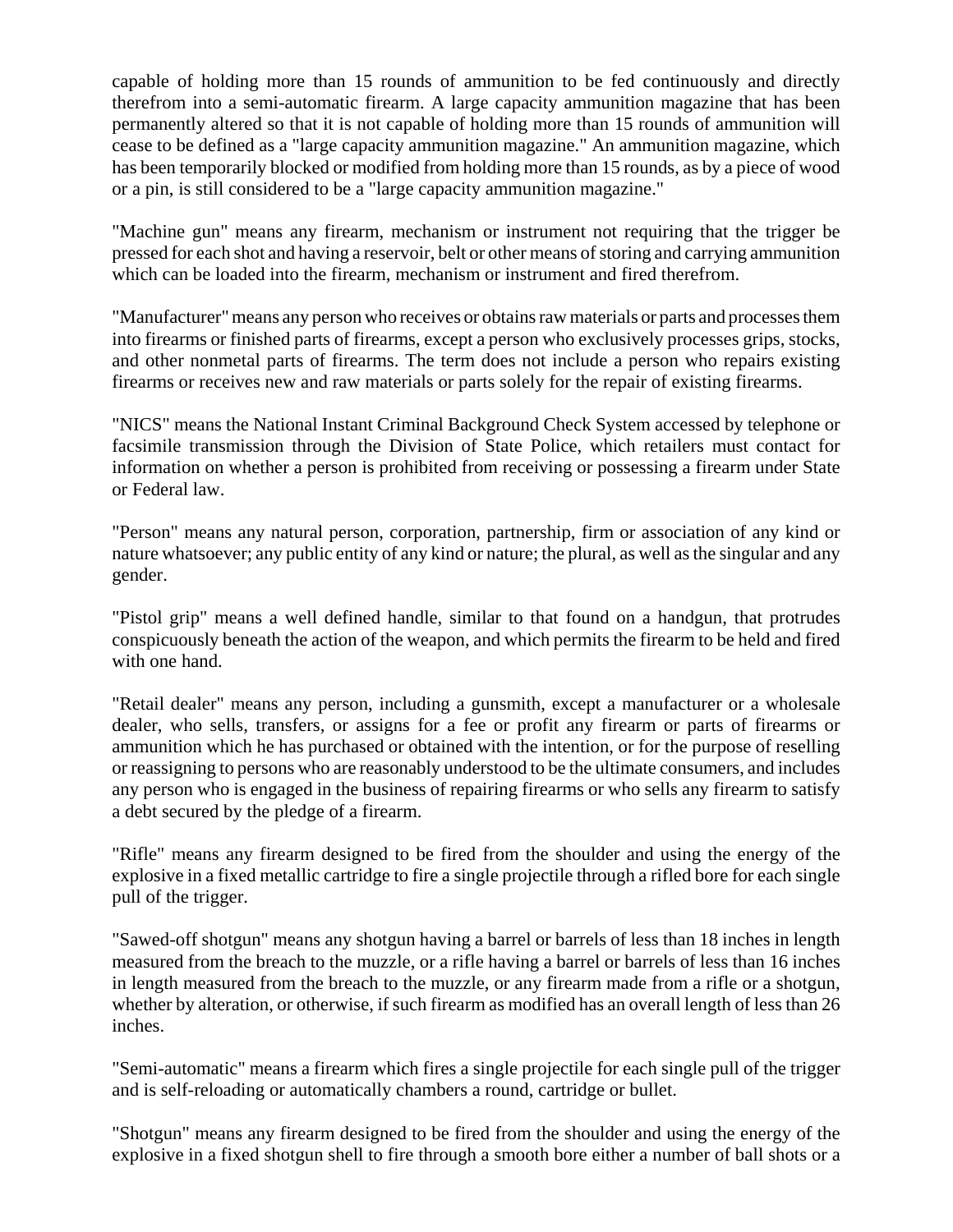single projectile for each pull of the trigger, or any firearm designed to be fired from the shoulder which does not fire fixed ammunition.

"Superintendent" means the Superintendent of the New Jersey State Police.

"Weapon" means anything readily capable of lethal use or of inflicting serious bodily injury. The term includes, but is not limited to, all:

1. Firearms, even though not loaded or lacking a clip or other component to render them immediately operable;

2. Components which can be readily assembled into a weapon;

3. Gravity knives, switchblade knives, daggers, dirks, stilettos, or other dangerous knives, billies, blackjacks, bludgeons, metal knuckles, sandclubs, slingshots, cesti or similar leather bands studded with metal filings or razor blades imbedded in wood;

4. Stun guns; and

5. Any weapon or other device, which projects, releases or emits tear gas or any other substance intended to produce temporary physical discomfort or permanent injury through being vaporized or otherwise dispensed in the air.

"Wholesale dealer" means any person, except a manufacturer, who sells, transfers, or assigns firearms, or parts of firearms, to persons who are reasonably understood not to be the ultimate consumers, and includes persons who receive finished parts of firearms and assemble them into completed or partially completed firearms, in furtherance of such purpose, except that it shall not include those persons dealing exclusively in grips, stocks and other nonmetal parts of firearms.

# **N.J.A.C. 13:54-1.3 Firearm identification card or permit to purchase required**

 (a) No person, other than a licensed or registered retail or wholesale dealer, shall receive, purchase or otherwise acquire a rifle, shotgun or antique cannon, other than an antique rifle or shotgun, unless that person possesses and exhibits a valid firearms purchaser identification card. No person shall sell, give, transfer, assign or otherwise dispose of a rifle, shotgun or antique cannon, other than an antique rifle or shotgun, to a person other than a licensed or registered retail or wholesale dealer unless the buyer or receiver possesses and exhibits a valid firearms purchaser identification card. No person shall sell or acquire a sawed-off shotgun.

 (b) No person, other than a licensed or registered retail or wholesale dealer shall receive, purchase or otherwise acquire a handgun unless that person possesses and exhibits a permit to purchase a handgun. No person shall sell, give, transfer or assign or otherwise dispose of a handgun to a person other than a licensed or registered retail or wholesale dealer unless the buyer or receiver possesses and exhibits a valid permit to purchase.

 (c) The provisions of (a) and (b) above shall not apply to the Armed Forces of the United States, the National Guard or to a law enforcement agency; provided that such transactions are authorized in writing by the appropriate governmental entity as provided by this chapter.

1. The Superintendent shall be notified in writing within five days of any firearm purchased or otherwise acquired by a New Jersey law enforcement agency for departmental use. In the case of a purchased firearm, the notification to the Superintendent shall be made by the chief of police or department head of the agency or designee, and shall include the purchase date, dealer's name and address, and the make, model, caliber and serial number of the firearm.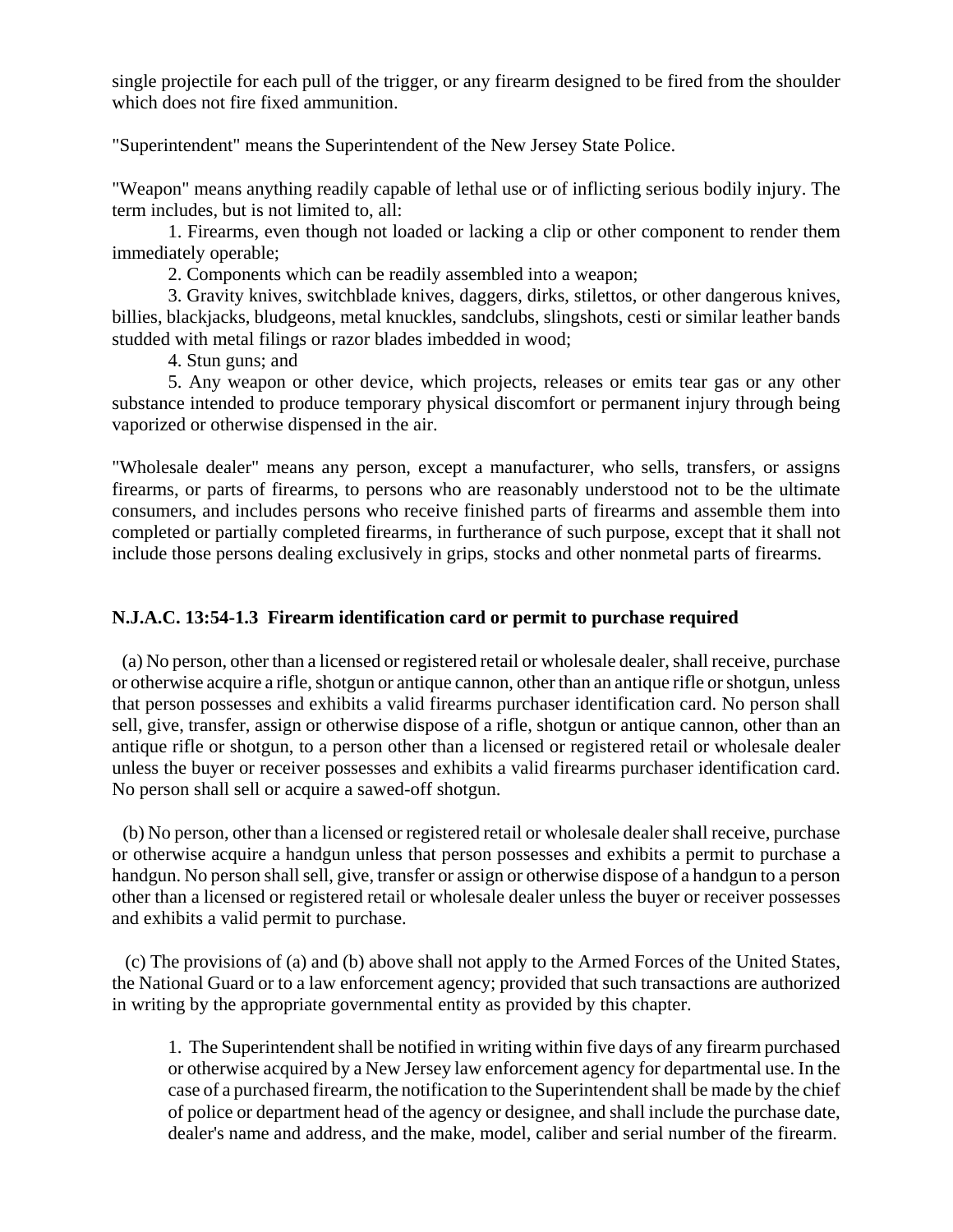2. No law enforcement agency shall directly transfer a department-owned firearm, other than those issued as a duty firearm, to another person without such transfer going through a New Jersey licensed retail firearms dealer.

3. In the case of a firearm seized through forfeiture, pursuant to *N.J.S.A. 2C:64-1* et seq., all applicable forfeiture standing operating procedures (SOPs) and guidelines issued by the Attorney General and/or the county prosecutor's office shall be followed. Notification to the Superintendent of the use of the forfeited weapon by the agency shall be made by the chief of police or department head of the agency or designee, and shall include the acquisition date, and the make, model, caliber and serial number of the firearm. This notification shall also include a copy of the written authorization of the county prosecutor's office, New Jersey Attorney General's Office, and the Superior Court of New Jersey, approving the use of the seized and/or forfeited firearm by the agency. No court order shall be necessary in the case of prima facie contraband; however, all forfeiture SOPs dealing with contraband must still be followed. Forfeited firearms shall be used solely for law enforcement purposes. Once a seized and/or forfeited firearm is no longer useful to the law enforcement agency, it shall be destroyed upon authorization from the county prosecutor's office and/or Attorney General's Office that originally granted approval for use of the firearm.

4. If an agency wishes to utilize firearms that are considered abandoned property, all procedures pursuant to the Abandoned Property Act, *N.J.S.A. 40A:14-157*, must be followed in addition to ensuring that proper notifications are made to the prosecutor's office, Attorney General's Office and the Superintendent as set forth above. New Jersey law enforcement agencies can only purchase firearms through licensed retail firearms dealers in New Jersey. Individuals donating firearms to New Jersey law enforcement agencies must ensure that all such transfers are conducted through licensed dealers pursuant to all regulatory provisions, State statutes and all necessary local ordinances.

 (d) Nothing in this subchapter shall be construed to apply to the transfer, receipt or acquisition of a firearm that is otherwise lawful under *N.J.S.A. 2C:58-3.1*, *2C:58-3.2* or *2C:58-6.1(b)*.

# **N.J.A.C. 13:54-1.4 Applications for a firearms purchaser identification card and for a permit to purchase a handgun**

 (a) Every person applying for a firearms purchaser identification card or for a permit to purchase a handgun shall furnish such information and particulars as are set forth in the application form designated STS-33. Forms can be obtained from municipal police departments, State Police stations and licensed retail firearms dealers.

 (b) The applicant shall waive any statutory or other right of confidentiality relating to institutional confinement.

 (c) The applicant shall provide the names and addresses of two reputable citizens personally acquainted with him as references.

 (d) The application shall be signed by the applicant and the completed application, together with two sets of the applicant's fingerprints and fees as established by *N.J.A.C. 13:59* in accordance with *N.J.S.A. 53:1-20.5* et seq., a consent for mental health records search form designated SP 66 and a nonrefundable application fee of \$ 5.00 for a firearms identification card and \$ 2.00 for a permit to purchase a handgun, shall be submitted to the chief of police of an organized full-time police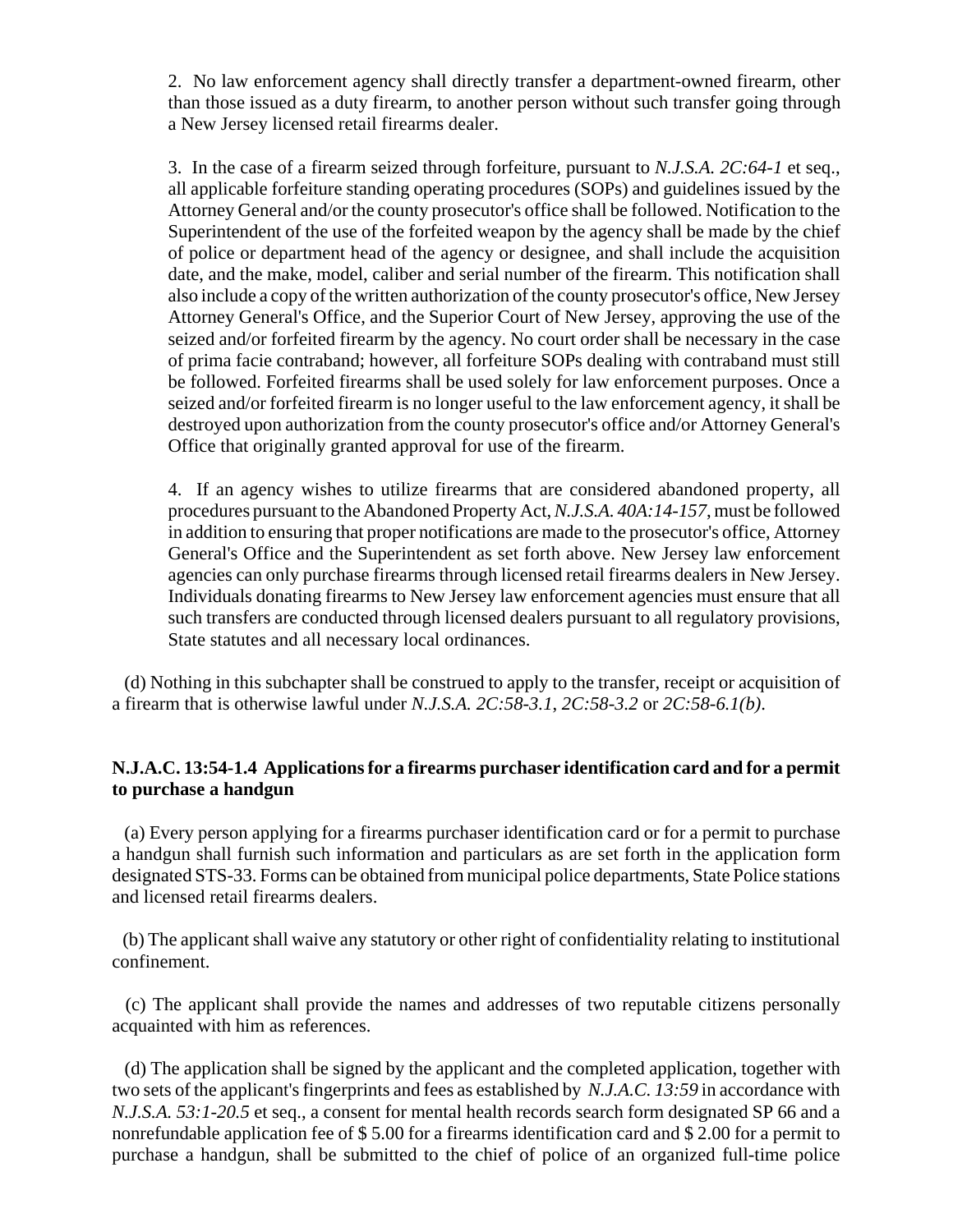department in the municipality in which the applicant resides. If the municipality does not have an organized full-time police department, application shall be made to the State Police station servicing the municipality in which the applicant resides, or to any State Police station in the case of a nonresident.

 (e) The chief of police of an organized full time police department of the municipality where the applicant resides, or the Superintendent, when the applicant is a non-resident of this State or when the municipality does not have a full time department, shall accept and investigate applications for firearms purchaser identification cards and permits to purchase handguns.

 (f) The fingerprints of any applicant shall be compared with any fingerprints maintained by the State Bureau of Identification and the Federal Bureau of Identification for the purpose of ascertaining the existence of any criminal record. The fingerprints shall be obtained and submitted for such comparison by the chief of police or the State Police, as the case may be.

 (g) An applicant for a handgun purchase permit who possesses a valid firearms purchaser identification card, or who has previously obtained a handgun purchase permit from the same licensing authority for which he or she was previously fingerprinted, and who provides an additional valid identification document of his or her identity, need not be fingerprinted again. In such cases, the chief of police or Superintendent shall otherwise fully investigate the applicant in accordance with this subchapter. The chief of police or Superintendent shall require the applicant to complete the New Jersey State Police, State Bureau of Identification (SBI) "Request For Criminal History Record Information For Non Criminal Justice Purpose" form, and pay the appropriate fee established by *N.J.A.C. 13:59*. Applicants unable to provide an additional valid identification document shall submit to fingerprinting.

 (h) Applicants for a permit to purchase a handgun may apply for more than one permit per application. The number of permits requested, and each permit number shall be entered in the spaces provided on the application.

 (i) The chief of police or the Superintendent, as the case may be, shall either approve or disapprove the applications. Permits and cards shall be issued by the chief of police or the Superintendent to persons who are found to be qualified and who are not subject to any of the disabilities set forth by this subchapter.

# **N.J.A.C. 13:54-1.5 Prerequisites for a permit to purchase handgun or a firearms purchaser identification card**

 (a) A permit to purchase a handgun, or a firearm purchaser identification card, shall not be issued to any person:

1. To any person who has been convicted of any crime, or a disorderly persons offense involving an act of domestic violence as defined in section 3 of P.L. 1991, c. 261 (*N.J.S.A. 2C:25- 19*), whether or not armed with or possessing a weapon at the time of such offense;

2. To any drug dependent person as defined in section 2 of P.L. 1970, c. 226 (*N.J.S.A. 24:21- 2*), to any person who is confined for a mental disorder to a hospital, mental institution or sanitarium, or to any person who is presently a habitual drunkard;

3. To any person who suffers from a physical defect or disease which would make it unsafe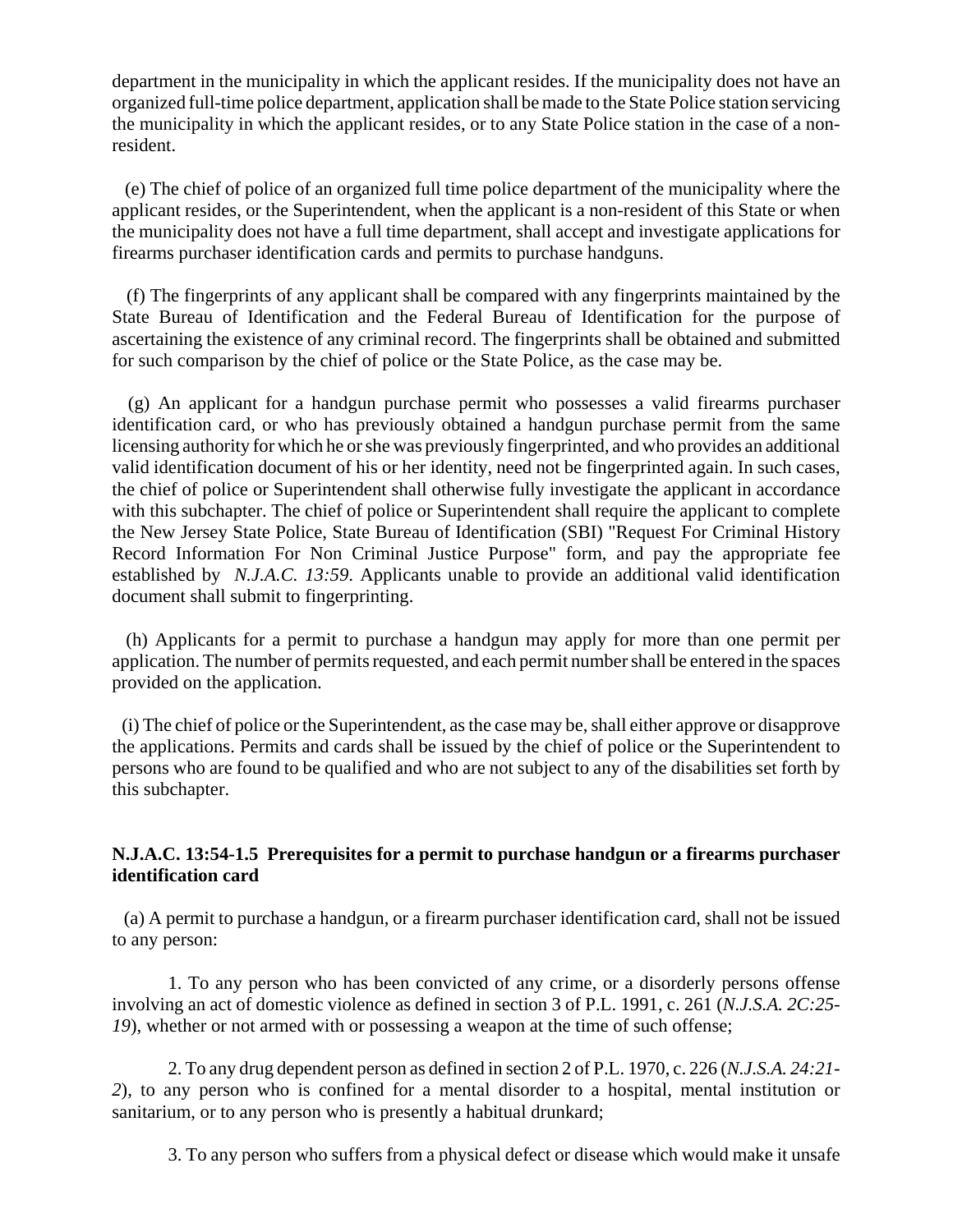for him or her to handle firearms, to any person who has ever been confined for a mental disorder, or to any alcoholic unless any of the foregoing persons produces a certificate of a medical doctor or psychiatrist licensed in New Jersey, or other satisfactory proof, that he or she is no longer suffering from that particular disability in such a manner that would interfere with or handicap him or her in the handling of firearms; to any person who knowingly falsifies any information on the application form for a handgun purchase permit or firearms purchaser identification card;

4. To any person under the age of 18 years for a firearms purchaser identification card and to any person under the age of 21 years for a permit to purchase a handgun;

5. To any person where the issuance would not be in the interest of the public health, safety or welfare;

6. To any person who is subject to a restraining order issued pursuant to the Prevention of Domestic Violence Act of 1991, P.L. 1991, c. 261 (N.J.S.A. 2C:25-17et seq.) prohibiting the person from possessing any firearm;

7. To any person who as a juvenile was an adjudicated delinquent for an offense which, if committed by an adult, would constitute a crime and the offense involved the unlawful use or possession of a weapon, explosive or destructive device or is enumerated in subsection d. of section 2 of P.L. 1997, c. 117 (*N.J.S.A. 2C:43-7.2*); or

8. To any person whose firearm is seized pursuant to the Prevention of Domestic Violence Act of 1991, P.L. 1991, c. 261 (*N.J.S.A. 2C:25-17* et seq.) and whose firearm has not been returned.

# **N.J.A.C. 13:54-1.6 Exception for physical disability, mental disorder or alcoholism**

A permit or identification card may be issued to a person who had previously suffered from a physical defect or disease, or mental disorder, or was an alcoholic if the applicant provides a certificate of a medical doctor or psychiatrist licensed in New Jersey, or other satisfactory proof that he or she is no longer suffering from that particular disability in such a manner that it would interfere with or handicap him or her in the handling of firearms.

### **N.J.A.C. 13:54-1.7 Validity of firearms identification card and permit to purchase a handgun**

 (a) A firearms purchaser identification card shall be valid until such time as the holder becomes subject to any of the disabilities set forth by law and this subchapter pertaining to an applicant's eligibility. Upon becoming subject to any of the disabilities set forth in this subchapter, the card shall be void and shall be returned to the Superintendent within five days.

 (b) A permit to purchase a handgun shall be valid for a period of 90 days from the date of issuance and may be renewed by the issuing authority for good cause for an additional 90 days. In no event shall a permit to purchase a handgun be valid for more than 180 days from the date the permit was originally issued.

# **N.J.A.C. 13:54-1.8 Written certification; delivery of permit to purchase**

(a) Any person receiving, purchasing or otherwise acquiring a firearm by exhibiting a firearms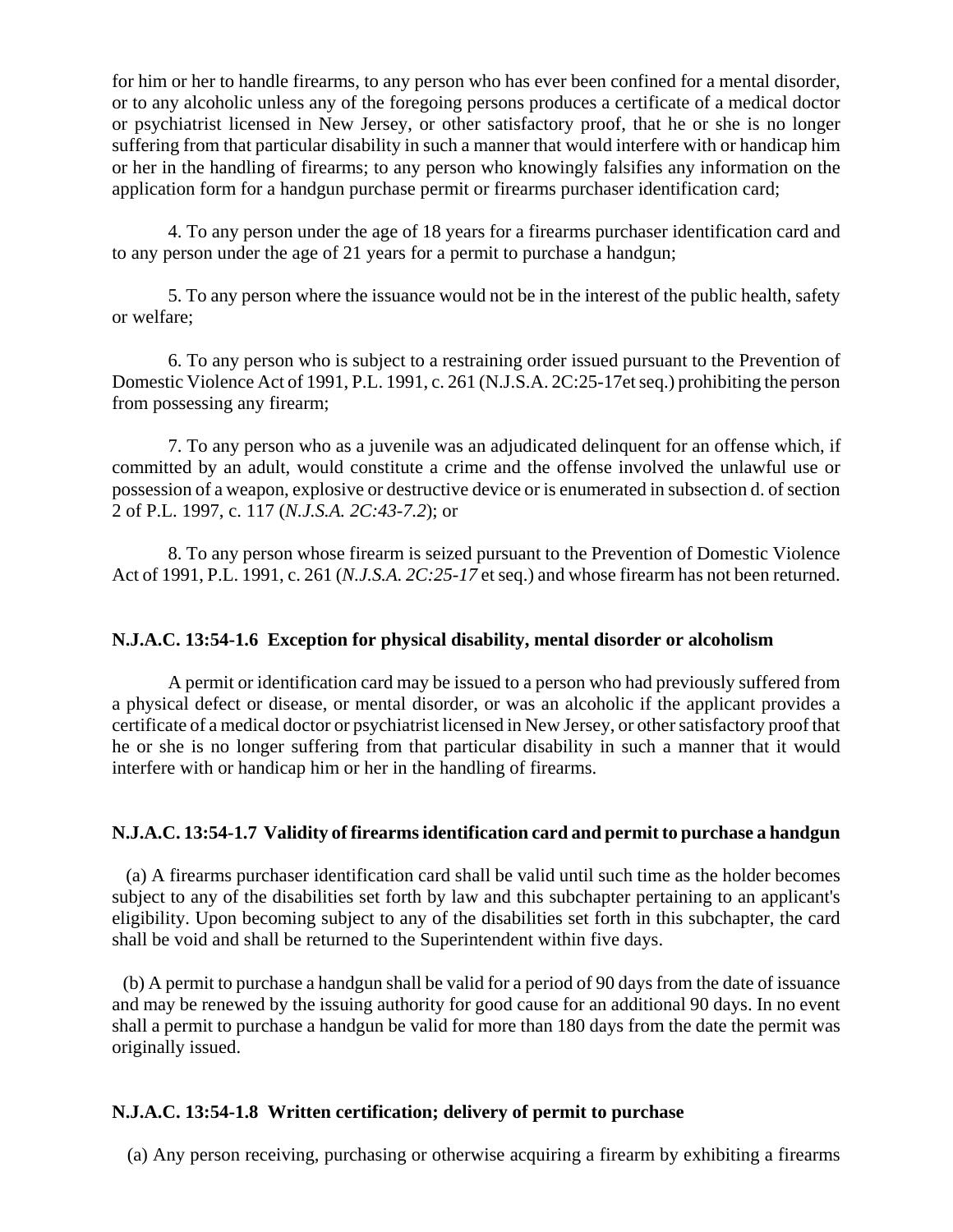purchaser identification card shall sign a written certification on form NJSP 634, which shall indicate that he or she presently complies with all of the requirements for obtaining an identification card and does not suffer from any of the disabilities set forth in this subchapter. The certification shall contain his or her name, address and firearms purchaser identification number or dealer's license, and any other information deemed necessary by the Superintendent. If the seller is not a licensed dealer, the certification may be retained by the seller or it may be filed with the chief of police of the municipality in which he or she resides or, in all other cases, with the Superintendent. The seller shall retain the certification if he or she is a licensed dealer.

 (b) A permit to purchase a handgun shall be issued to the applicant in quadruplicate. Prior to receiving a handgun from the seller, the purchaser must deliver all copies of the permit to the seller, who shall complete all of the information on the required form. Within five days of the sale the seller shall forward the original copy to the Superintendent and the second copy to the chief of police of the municipality where the purchaser resides; provided that in a municipality having no chief of police, the second copy shall be forwarded to the Superintendent. The third copy shall be returned to the purchaser, and the fourth shall be kept by the seller as a permanent record.

### **N.J.A.C. 13:54-1.9 Number of firearms that may be purchased**

(a) Only one handgun may be purchased or delivered on each permit to purchase.

 (b) There shall be no restriction on the number of rifles, shotguns and antique cannons that may be purchased or acquired, provided the receiver possesses a valid firearms purchaser identification card and otherwise complies with all of the provisions of this subchapter.

### **N.J.A.C. 13:54-1.10 Revocation of a firearms purchaser identification card**

 (a) A firearms purchaser identification card may be revoked by the Superior Court of the county wherein the card was issued, after a hearing, and upon a finding that the holder no longer qualifies for the issuance of such a card.

 (b) The county prosecutor, any law enforcement officer or any citizen may request a hearing for revocation by applying to the Superior Court of the county in which the card was issued.

 (c) Any person having knowledge that a person is subject to any of the disabilities set forth in this subchapter to obtain or possess a permit to purchase a handgun or a firearms purchaser identification card may notify the chief of police, the Superintendent or any other law enforcement officer who may take such action as may be deemed appropriate.

#### **N.J.A.C. 13:54-1.11 Duplicate firearms purchaser identification card**

 (a) Persons shall apply for a duplicate firearms purchaser identification card to replace a lost, stolen or mutilated card, or in the case of a change of residence by the holder, within 30 days of such loss, theft, mutilation, or change of residence.

 (b) The applicant shall complete an application for a duplicate firearms purchaser identification card designated as form STS-3 and a consent for mental health records search designated as form SP 66 and present same to the chief of police in the municipality where the applicant resides or to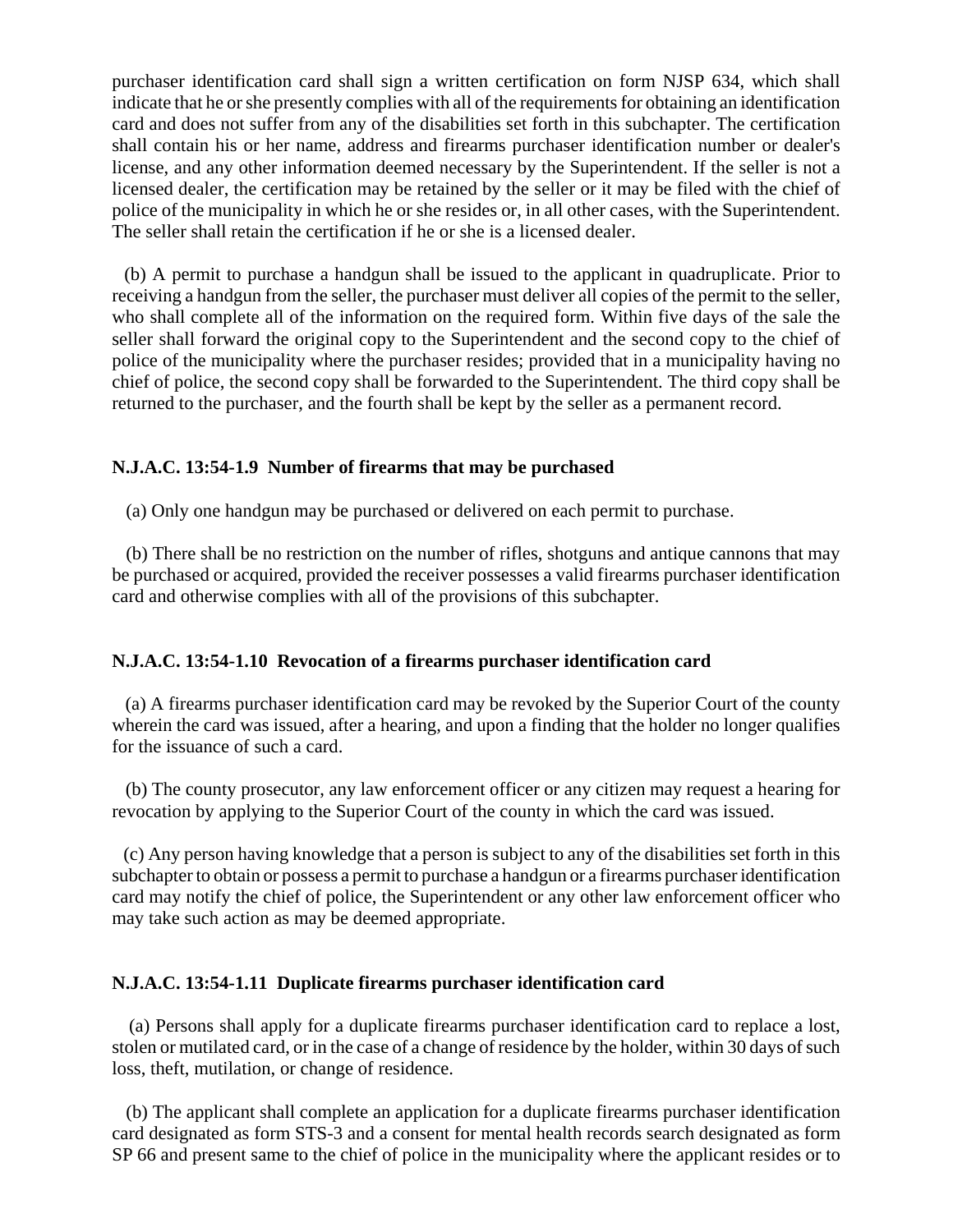the Superintendent in all other cases.

 (c) It shall be the responsibility of the chief of police of the municipality wherein the applicant currently resides or the Superintendent in all other cases, to conduct a criminal history records check and to determine if the applicant is subject to any of the disabilities as provided by law and this subchapter and to issue the duplicate card, should the applicant qualify. The applicant shall pay the appropriate fee for a Criminal History Record Check as established by *N.J.A.C. 13:59* in accordance with *N.J.S.A. 53:1-20.5* et seq. (P.L. 1985, c.69).

#### **N.J.A.C. 13:54-1.12 Appeal**

 (a) Any person denied a firearms purchaser identification card, a permit to purchase a handgun or a duplicate firearms purchaser identification card may request a hearing in the Superior Court of the county in which he or she resides or in the Superior Court of the county in which his or her application for a firearms purchaser identification card was denied if he or she is a nonresident. The request for a hearing shall be made in writing within 30 days of the denial of the application for a permit, identification card or duplicate identification card. The applicant shall serve a copy of his or her request for a hearing upon the chief of police of the municipality in which he or she resides, if he or she is a resident of New Jersey, and upon the Superintendent in all cases.

 (b) Any person denied a firearm purchaser identification card, a permit to purchase a handgun or a duplicate firearms purchaser identification card shall be notified in writing by the issuing authority of the reasons for the denial.

 (c) The request for a hearing shall be made in writing within 30 days of the denial, and such request shall also be served upon the chief of police or the Superintendent.

#### **N.J.A.C. 13:54-1.13 Firearms passing to heirs or legatees**

 (a) Notwithstanding the provisions of this subchapter concerning the transfer, receipt or acquisition of a firearm, a permit to purchase a handgun or a firearms purchaser identification card shall not be required for the passing of a firearm upon the death of an owner thereof to their heir or legatee, whether the same be by testamentary bequest or by the laws of intestacy. A person so acquiring ownership may retain the firearm if he or she meets the requirements of *N.J.A.C. 13:54- 1.5* and *1.6*.

 (b) If an heir or legatee is not qualified to acquire a firearm, he or she may retain ownership of the firearm for the purpose of sale for a period of 180 days, which period may be extended by the chief of police or the Superintendent. During such period the firearm must be placed in the custody of the chief of police or Superintendent.

 (c) In the case of assault firearms or machine guns disposition shall be in accordance with N.J.A.C. 13:54-5.

#### **N.J.A.C. 13:54-1.14 Limitation on fees**

No fees, other than those established by this chapter or law, shall be assessed or charged to any person by any governmental entity of this State for the processing of applications, or for the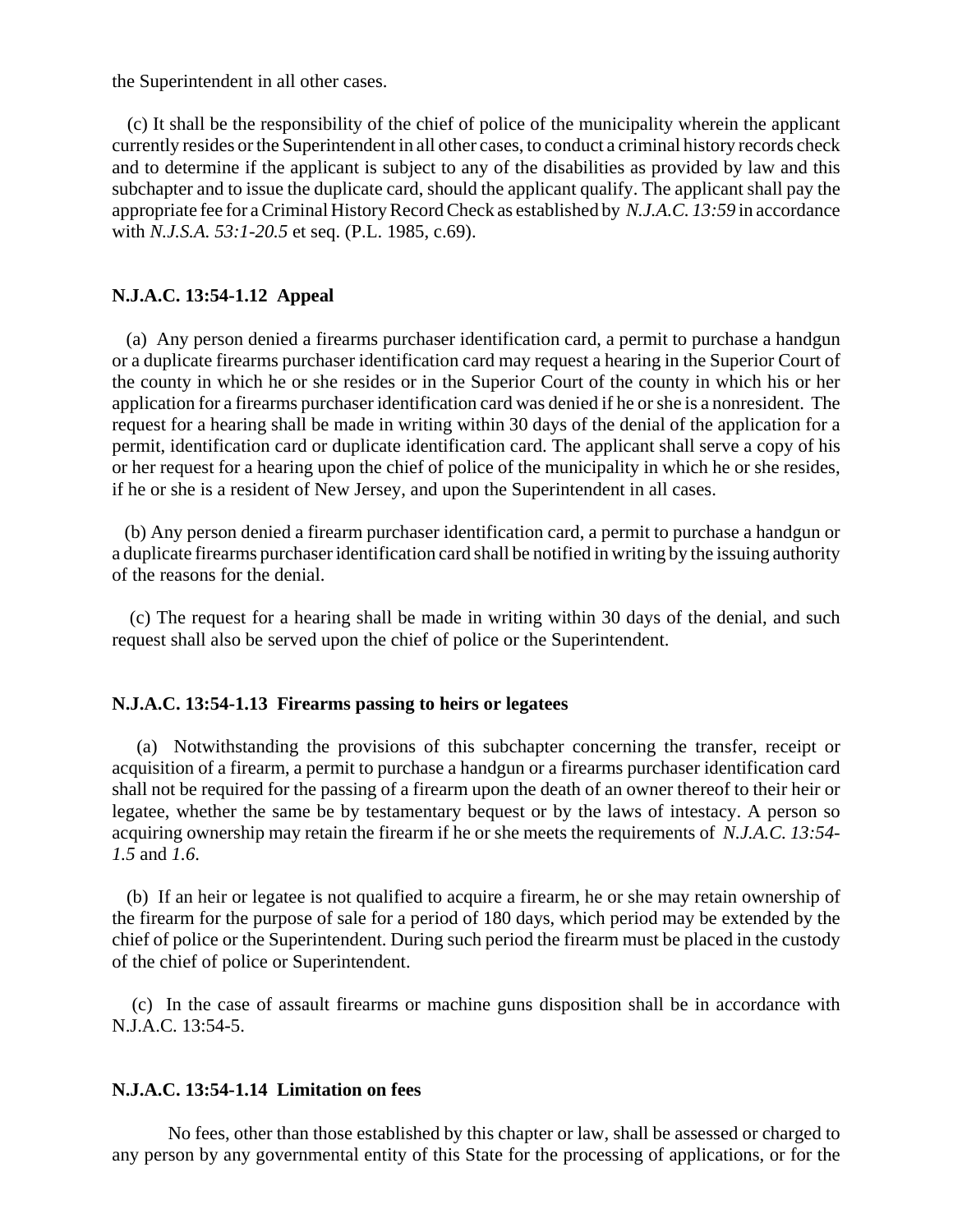proper investigation of applicants for licenses, permits, cards and registrations in accordance with the provisions of this chapter.

# **N.J.A.C. 13:54-1.15 Confidentiality of background investigations, permits, firearms identification cards, licenses, certifications, certificates, forms of register, registration statements and applications**

Any background investigation conducted by the chief of police, the Superintendent or the county prosecutor, of any applicant for a permit, firearms identification card license, or registration, in accordance with the requirements of this chapter, is not a public record and shall not be disclosed to any person not authorized by law or this chapter to have access to such investigation, including the applicant. Any application for a permit, firearms identification card, or license, and any document reflecting the issuance or denial of such permit, firearms identification card, or license, and any permit, firearms identification card, license, certification, certificate, form of register, or registration statement, maintained by any State or municipal governmental agency, is not a public record and shall not be disclosed to any person not authorized by law or this chapter to have access to such documentation, including the applicant, except on the request of persons acting in their governmental capacities for purposes of the administration of justice.

# **SUBCHAPTER 2. HANDGUNS**

#### **N.J.A.C. 13:54-2.1 Permit to carry a handgun**

This subchapter prescribes requirements and procedures for the issuance, renewal and revocation of permits to carry handguns.

### **N.J.A.C. 13:54-2.2 Permit required**

No person, except as provided in *N.J.S.A. 2C:39-6*, shall carry, hold or possess a handgun without first having obtained a permit to carry the same in accordance with the provisions of this chapter.

#### **N.J.A.C. 13:54-2.3 Criteria for the issuance of a permit to carry a handgun**

 (a) No application for a permit to carry a handgun shall be approved by a chief police officer of a municipality, the Superintendent or the Superior Court, unless the applicant:

 1. Is a person of good character who is not subject to any of the disabilities which would prevent him or her from obtaining a permit to purchase a handgun or a firearms purchaser identification card as provided in this chapter;

 2. Has demonstrated that at the time of the application for the permit he or she is thoroughly familiar with the safe handling and use of handguns; and

3. Has demonstrated a justifiable need to carry a handgun.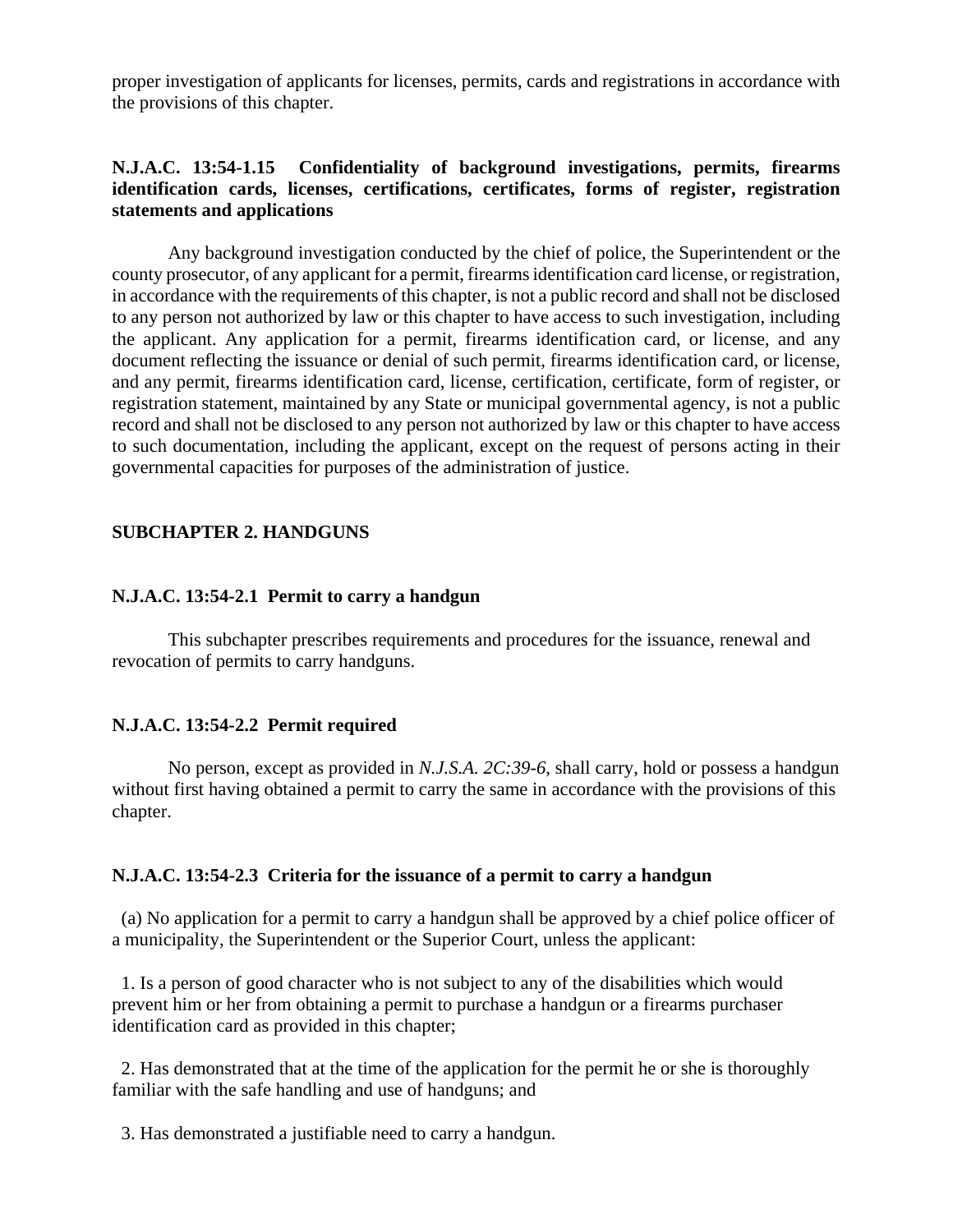# **N.J.A.C. 13:54-2.4 Application for a permit to carry a handgun**

 (a) Every person applying for a permit to carry a handgun shall furnish such information and particulars as set forth in the application form designated SP 642. The application shall be signed by the applicant under oath and shall be endorsed by three reputable persons who have known the applicant for at least three years preceding the date of application, and who shall also certify thereon that the applicant is a person of good moral character and behavior. Applications can be obtained at police departments and State Police stations.

 (b) Each applicant shall demonstrate a thorough familiarity with the safe handling and use of handguns by indicating in the space provided therefor on the application form, and on any sworn attachments thereto, any relevant information. Thorough familiarity with the safe handling and use of handguns shall be evidenced by:

1. Completion of a firearms training course substantially equivalent to the firearms training approved by the Police Training Commission as described by N.J.S.A. 2C:39-6j;

2. Submission of an applicant's most recent handgun qualification scores utilizing the handgun(s) he or she intends to carry as evidenced by test firings administered by a certified firearms instructor of a police academy, a certified firearms instructor of the National Rifle Association, or any other recognized certified firearms instructor; and

3. Passage of any test in this State's laws governing the use of force administered by a certified instructor of a police academy, a certified instructor of the National Rifle Association, or any other recognized certified instructor.

 (c) The information in (b) above shall be accompanied and validated by certifications of the appropriate instructor(s).

 (d) Each application form shall also be accompanied by a written certification of justifiable need to carry a handgun, which shall be under oath and which:

1. In the case of a private citizen shall specify in detail the urgent necessity for selfprotection, as evidenced by specific threats or previous attacks which demonstrate a special danger to the applicant's life that cannot be avoided by means other than by issuance of a permit to carry a handgun. Where possible the applicant shall corroborate the existence of any specific threats or previous attacks by reference to reports of such incidents to the appropriate law enforcement agencies; or

2. In the case of employees of private detective agencies, armored car companies and private security companies, that:

i. In the course of performing statutorily authorized duties, the applicant is subject to a substantial threat of serious bodily harm; and

ii. That carrying a handgun by the applicant is necessary to reduce the threat of unjustifiable serious bodily harm to any person.

 (e) The completed application together with two sets of the applicant's fingerprints and fees as established by *N.J.A.C. 13:59* in accordance with *N.J.S.A. 53:1-20.5* et seq., four photographs (1 1/2 x 1 1/2 square), a consent for mental health records search form designated SP 66, and a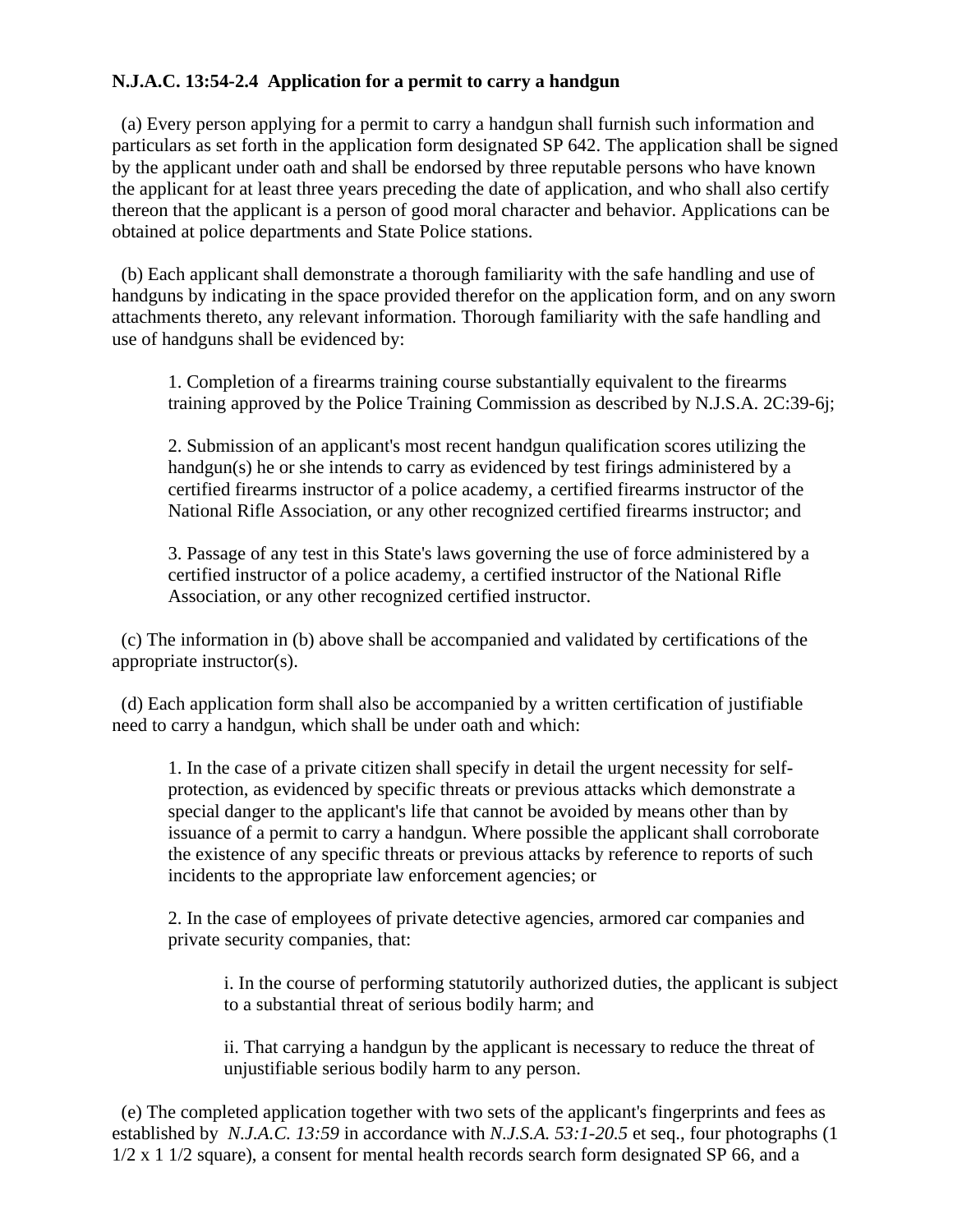permit fee of \$ 20.00 payable to the County Clerk where the permit is to be issued shall be submitted to the chief police officer of the municipality in which the applicant resides, or the Superintendent:

1. If there is no full time police department in the municipality where the applicant resides; or

2. If the applicant is a non-resident of this State or if the applicant is an employee of an armored car company.

# **N.J.A.C. 13:54-2.5 Approval of application**

The chief of police or the Superintendent, as the case may be, shall cause the applicant to be thoroughly investigated. The investigation shall include, but not be limited to, ascertaining that the applicant satisfies all of the requirements contained in this chapter for obtaining a permit to purchase a handgun or a firearms purchaser identification card, that the applicant has or has not demonstrated a thorough familiarity with the safe handling and use of handguns as evidenced by the application and accompanying materials, and that the applicant has or has not factually demonstrated a justifiable need to carry a handgun. The chief of police or the Superintendent shall approve or disapprove the application after completion of the investigation. If the application is approved, by the chief of police or the Superintendent, as the case may be, it shall be forwarded to the Superior Court of the county where the applicant resides, or if a nonresident or an employee of an armored car company, to a county where he or she intends to carry the handgun, for presentation to a judge of the Superior Court.

### **N.J.A.C. 13:54-2.6 Application of employees of armored car companies**

Any application to carry a handgun by an employee of an armored car company shall be accompanied by a letter from the chief executive officer of the armored car company verifying employment of the applicant, endorsing approval of the application and agreeing to notify the Superintendent within five days of the termination of an employee to whom any permit is issued, and agreeing to obtain from that employee the permit, which shall be immediately surrendered to the Superintendent.

### **N.J.A.C. 13:54-2.7 Issuance of a permit to carry a handgun**

 (a) Upon being satisfied of the sufficiency of the application and the fulfillment of the provisions of Chapter 58, Laws of 1979, the judge shall issue a permit.

 (b) The court may, at its discretion, issue a limited type permit which would restrict the applicant as to the types of handguns he or she may carry and where and for what purposes such handguns may be carried.

 (c) The Superintendent shall be provided with copies of all permits to carry handguns issued or re-issued by the Superior Court.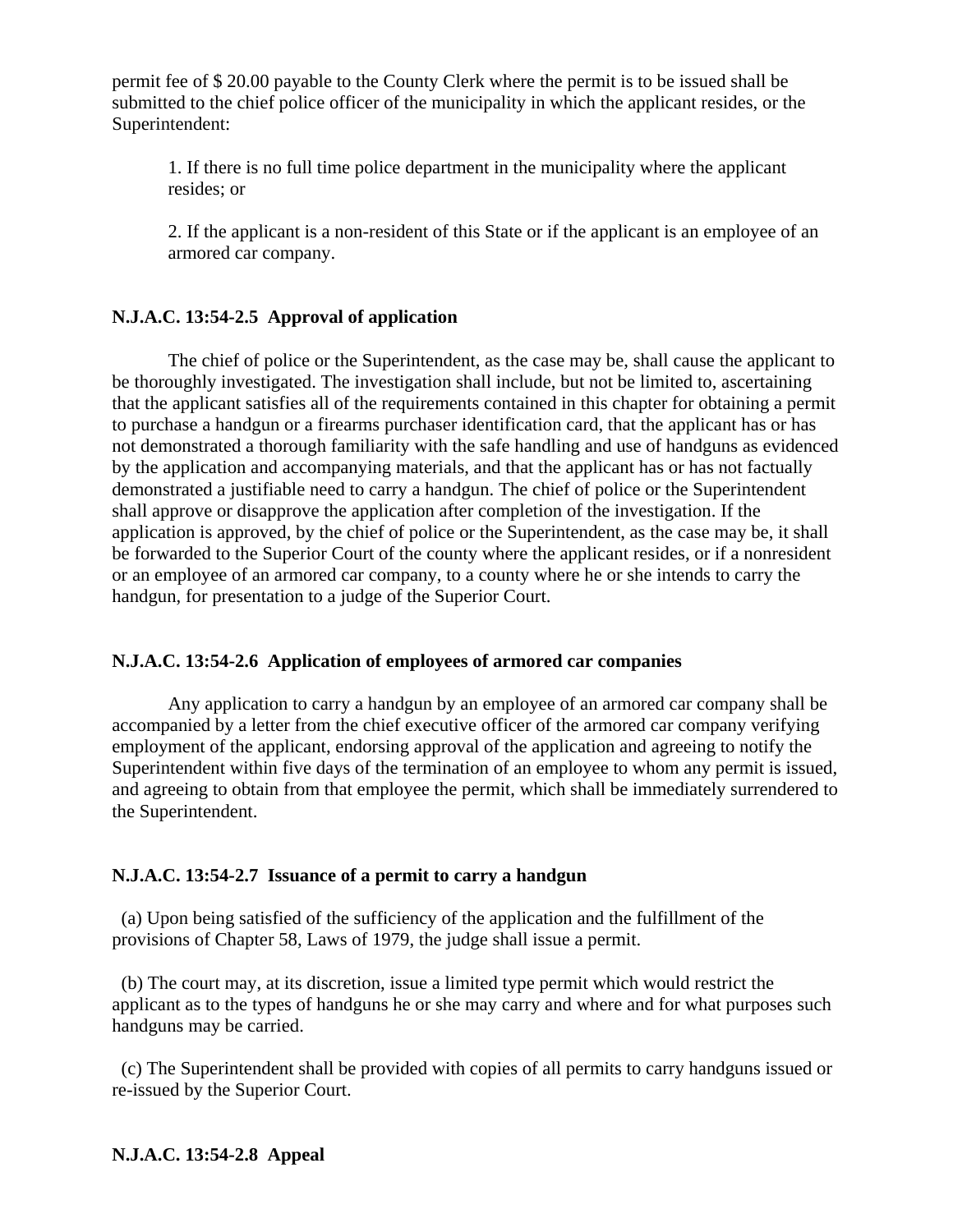(a) Any person making application for a permit to carry a handgun who is denied approval by the chief police officer or the Superintendent may request a hearing in the Superior Court of the county in which he or she resides, or a county in which he or she intends to carry a handgun, in the case of a non resident or an employee of an armored car company. Such request shall be made in writing within 30 days of denial of the application. Copies of the request shall be served on the Superintendent, the county prosecutor and the chief police officer of the municipality where the applicant resides, if he or she is a resident of this State.

 (b) If the application is denied by the judge of the Superior Court the appeal shall be made in accordance with law.

### **N.J.A.C. 13:54-2.9 Duration and renewal**

 (a) All permits to carry a handgun shall expire two years from the date of issuance or, in the case of an employee of an armored car company, upon termination of his or her employment by the company occurring prior thereto, whichever is earlier in time.

 (b) Permits must be renewed in the same manner and subject to the identical procedures by which the original permit was obtained. The chief police officer, the Superintendent and the Superior Court shall process a renewal for a permit to carry a handgun utilizing the same criteria established by this chapter for the issuance of an initial permit. This includes, but is not limited to, a renewed showing by the applicant of need, a renewed demonstration of thorough familiarity with the safe handling and use of handguns, as may be evidenced by recitation of all of the information requested on the initial application, including, but not limited to, the applicant's most recent qualification scores in the firing of a handgun.

#### **N.J.A.C. 13:54-2.10 Revocation of permits**

 (a) Any permit issued pursuant to this chapter shall be void at such time as the holder no longer meets the requirements of *N.J.A.C. 13:54-1.5* and *1.6*, and the holder of such a void permit shall immediately surrender it to the Superintendent who shall give notice to the licensing authority.

 (b) Any permit may be revoked by the Superior Court, after hearing, upon notice to the holder of the permit, if the Court finds that the holder no longer satisfies the requirements of *N.J.A.C. 13:54-2.3* or any applicable law.

 (c) The county prosecutor of any county, the chief police officer of any municipality, the Superintendent or any citizen may apply to the Court at any time for revocation of any permit issued pursuant to this chapter.

 (d) Any person having knowledge that a person is subject to any of the disabilities set forth in this chapter and no longer qualifies to carry a handgun may so notify the chief of police, the Superintendent or any other law enforcement officer who may take such action as may be deemed appropriate.

#### **SUBCHAPTER 3. RETAIL DEALERS**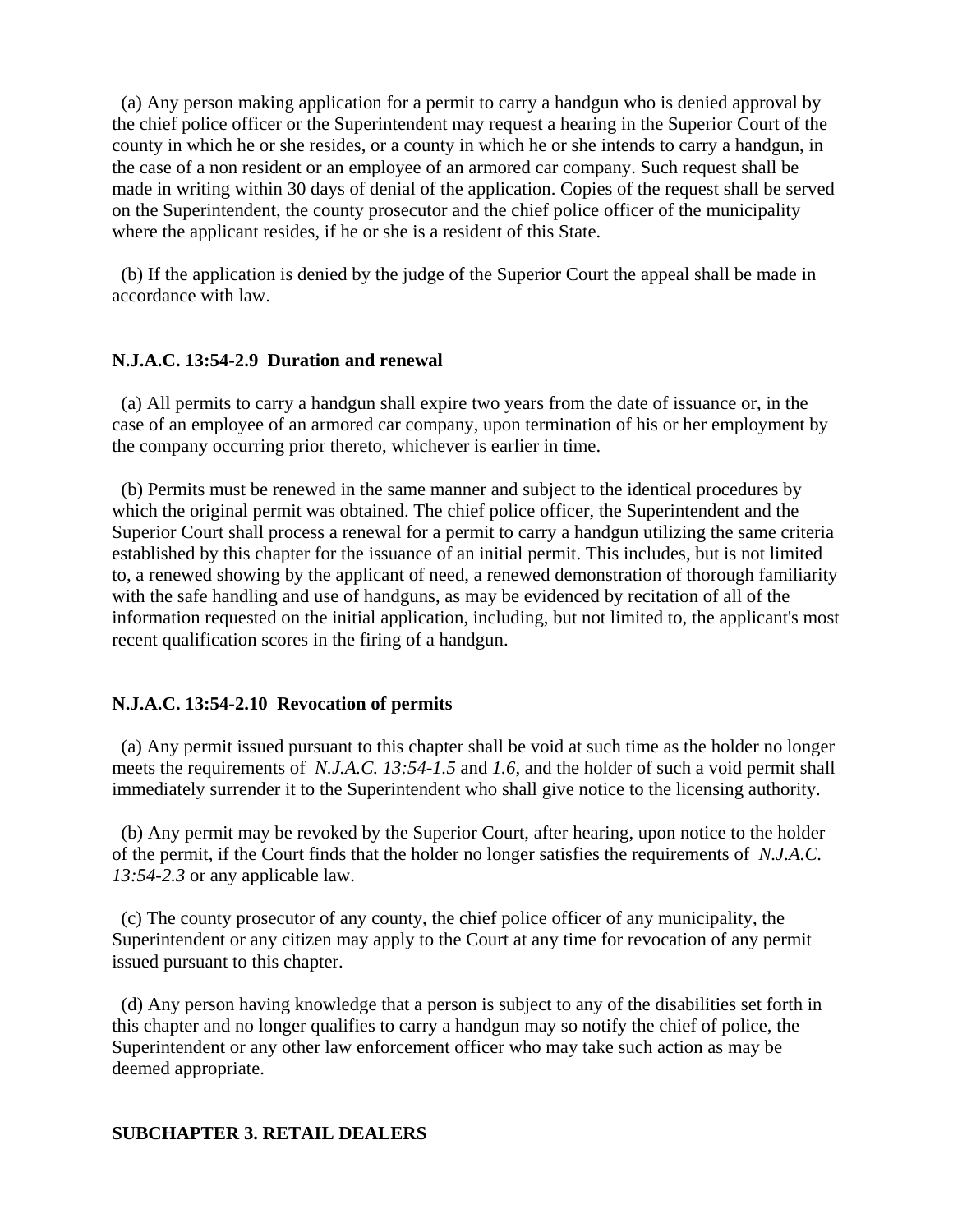## **N.J.A.C. 13:54-3.1 Licensing of retail dealers; general**

This subchapter prescribes requirements for issuance of licenses to retail dealers for the retail sale of firearms, retail sale of ammunition, gunsmithing and the requirements for issuance of licenses to employees of such dealers.

#### **N.J.A.C. 13:54-3.2 Retail license required**

No retail dealer of firearms nor any employee of a retail dealer shall sell or expose for sale or possess with intent to sell, any firearm, parts of firearms, ammunition, or engage in gunsmithing, unless such person has first obtained a retail dealers license issued pursuant to this chapter.

#### **N.J.A.C. 13:54-3.3 Application for license**

 (a) Every person, partnership or corporation applying for a retail dealer license shall furnish such information and particulars as required by the application form designated SP-649, and in the case of partnerships, corporations or other business organizations, the application form designated SP-649A shall also be completed. Such forms may be obtained from the Firearms Investigation Unit, Division of State Police, Box 7068, West Trenton, New Jersey 08628. All corporations applying for such a license, in addition to the application, shall submit a valid copy of the most recent certificate of incorporation, or such other documentation establishing the corporation, partnership or other business organization as a legal entity.

 (b) The completed application, together with two sets of the applicant's fingerprints, a consent for mental health records search form designated SP 66, and a nonrefundable fee of \$ 50.00, payable to the Superintendent, in addition to the fees as established by *N.J.A.C. 13:59* in accordance with *N.J.S.A. 53:1-20.5* et seq., shall be submitted to the Superintendent.

 (c) Any person who possesses an actual or equitable controlling interest in an applicant corporation, partnership or other business organization shall complete the necessary application form and be fingerprinted.

 (d) No retail dealer shall permit any employee or other person to engage in the purchase, sale or offering for sale of any firearms, ammunition or engage in gunsmithing, unless such employee or person has been licensed by the Superintendent. Every employee applying for such a license must submit a completed application form designated NJSP 641, accompanied with two sets of fingerprints and a consent for mental health records search form SP 66. An employee who possesses a firearms purchaser identification card need not be fingerprinted, provided that the number of the firearms purchaser identification card is included in the space provided on the application, and provided that the employee continues to be eligible to retain such card in accordance with the provisions of this chapter. The retail dealer shall complete the New Jersey State Police, State Bureau of Identification (SBI) "Request For Criminal History Record Information For Non Criminal Justice Purpose" form for such employee and submit the required fee for processing such form. A nonrefundable fee of \$ 5.00 shall be paid by the retail dealer to the Superintendent for each employee in addition to the fingerprint fees as established by *N.J.A.C. 13:59* in accordance with *N.J.S.A. 53:1-20.5* et seq.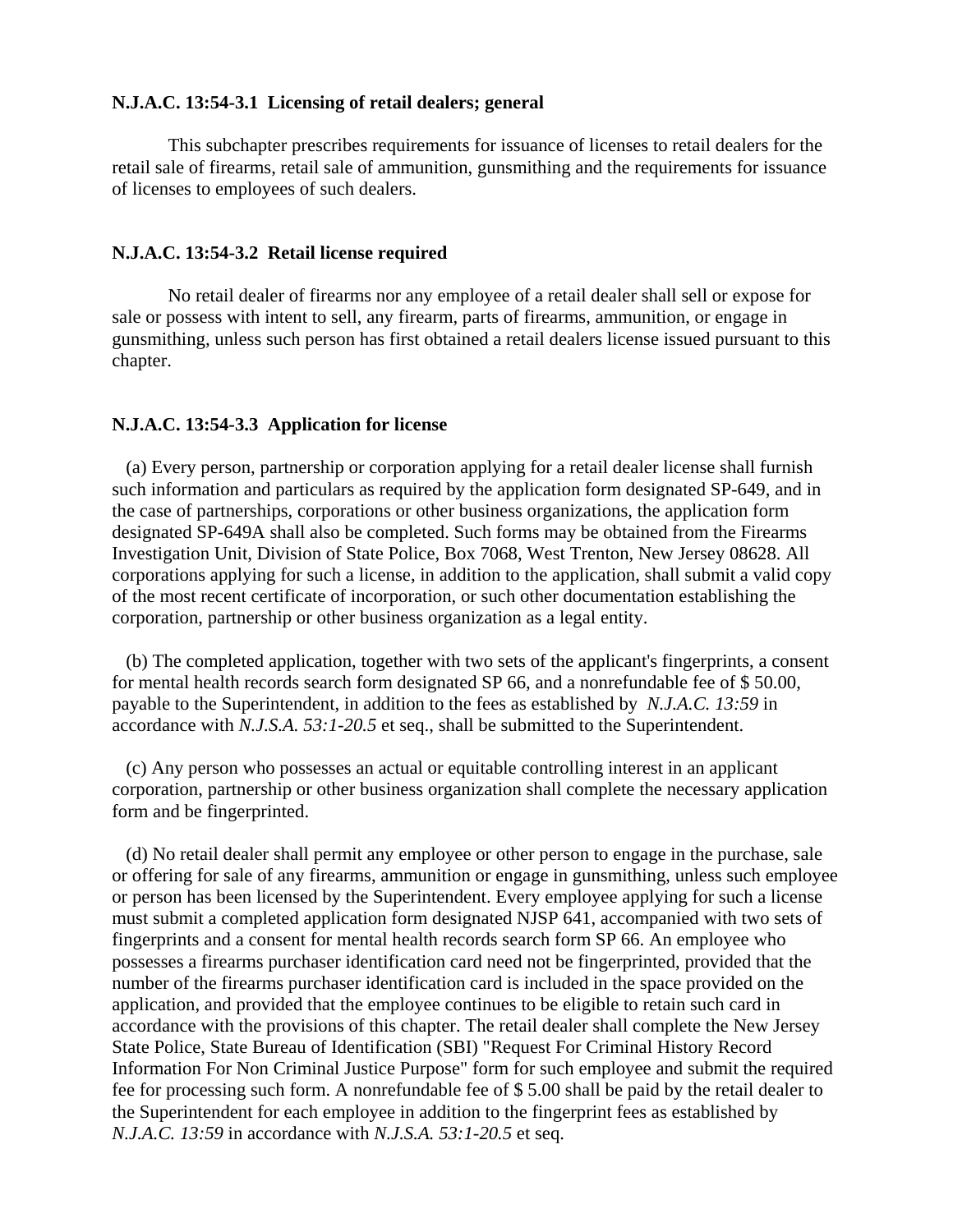#### **N.J.A.C. 13:54-3.4 Standards and qualifications**

 (a) No license shall be granted under this subchapter to any retail dealer under the age of 21 or to any employee of a retail dealer under the age of 18 or to any person who could not qualify to obtain a permit to purchase a handgun or a firearms purchaser identification card, or to any corporation, partnership or other business organization in which the actual or equitable controlling interest is held or possessed by such an ineligible person.

 (b) An employee who is licensed by the Superintendent to engage in the purchase or sale of firearms, ammunition or to engage in gunsmithing is licensed for so long as the employee remains in the employ of the retail dealer or becomes disabled as provided in this chapter.

 (c) Should an employee be transferred from his or her licensed location to another location, by the same licensed employer, that employee shall apply for a transfer of his or her employee license by submitting application form NJSP-641, consent for mental health records search form SP 66 and shall surrender his or her current employee license to the Superintendent.

 (d) A retail dealer shall, within five days, return any employees' license of an employee who has been terminated or has become disqualified as provided in this chapter, to the Superintendent.

 (e) No retail dealer shall conduct a retail business in a mobile or temporary facility ("Mobile " meaning a facility easily moved from one location to another. "Temporary" meaning a facility not having indicia of permanency). A temporary facility includes, but is not limited to, places for garage sales, flea markets, gun shows and exhibits.

 (f) A retail dealer shall not receive an initial license unless local zoning requirements have been satisfied for the operation of such a business, and the Superintendent has been notified in writing that such requirements have been satisfied. The Superintendent may, in his or her discretion, decline to process or investigate an application for an initial retail dealer license until such time as the applicant demonstrates compliance with local zoning requirements. After the issuance of the initial license, a retail dealer has a continuing obligation to remain in compliance with local zoning requirements and to notify the Superintendent within 48 hours of receiving written notice from the local zoning official or other competent authority that he or she is not in compliance with such local zoning requirements. The failure of the retail dealer to comply with this notification requirement may result in the revocation of the registration or license of such dealer.

#### **N.J.A.C. 13:54-3.5 Exemptions for physical handicap**

A physical handicap shall not disqualify an applicant for a license unless such handicap would make it unsafe for the applicant to handle firearms or would interfere with the activities of the applicant or employee to the extent that it would endanger the public health, safety or welfare.

#### **N.J.A.C. 13:54-3.6 Exceptions for corporations**

(a) A public corporation whose stock is listed on a major stock exchange at the time of filing of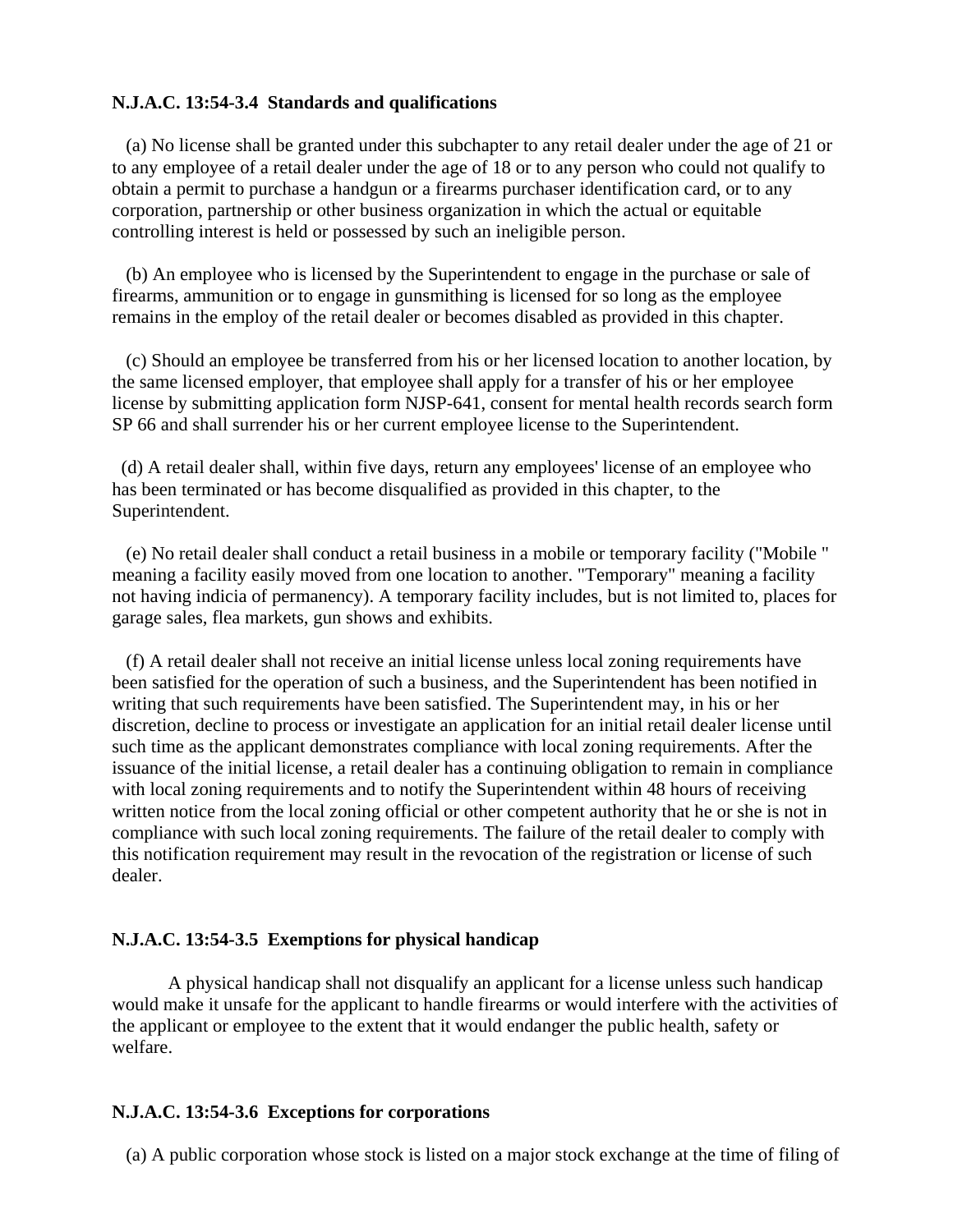an application for a retail dealer license shall not be required to furnish the personal data as set forth in the application form for officers or directors of such corporation or for the stockholders of such corporation unless such officers, directors or stockholders directly engage in the sale or purchase of firearms for the corporation or such officers, directors or stockholders hold or possess the actual or equitable controlling interest in such corporation.

 (b) A certification shall be filed by the member or members holding an actual or equitable controlling interest in each corporation or partnership certifying that such member(s) shall take the appropriate action to inform all employees directly engaged in the sale, purchase or manufacture of firearms or ammunition of the pertinent laws and regulations governing the sale, purchase and manufacture of such firearms or ammunition.

### **N.J.A.C. 13:54-3.7 Licensing of retail dealers and employees**

 (a) The Superintendent shall cause the applicant for a retail dealer license to be investigated for purposes of providing the judge of the Superior Court with such information as the Superintendent deems appropriate with respect to the applicant's qualifications and disabilities.

 (b) Upon completion of the investigation, the application shall then be forwarded by the Superintendent, accompanied by such other documentation as he or she deems appropriate, to a judge of the Superior Court in the County wherein the retail dealer intends to conduct business.

(c) The judge shall issue a license to an applicant:

1. Who conforms to the standards and qualifications prescribed by the Superintendent;

2. Who may engage in business as a retail dealer without any danger to the public safety, health or welfare; and

3. Who is not subject to any of the disabilities which would prevent him from obtaining a permit to purchase a handgun or a firearms purchaser identification card as provided by this chapter.

 (d) The Superintendent shall maintain a copy of every license issued by the Superior Court to a retail dealer.

 (e) An employee of a retail dealer shall be licensed by the Superintendent provided that such person:

1. Qualifies for the issuance of a permit to purchase a handgun or a firearms purchaser identification card as provided by this chapter; and

2. Would not pose a danger to the public health, safety or welfare.

#### **N.J.A.C. 13:54-3.8 Duration of retail dealer license**

A retail dealer license shall be effective for three years from the date of issuance. If a retail dealer license is renewed, it shall be effective for three years from the date of the expiration of the initial or most recent license.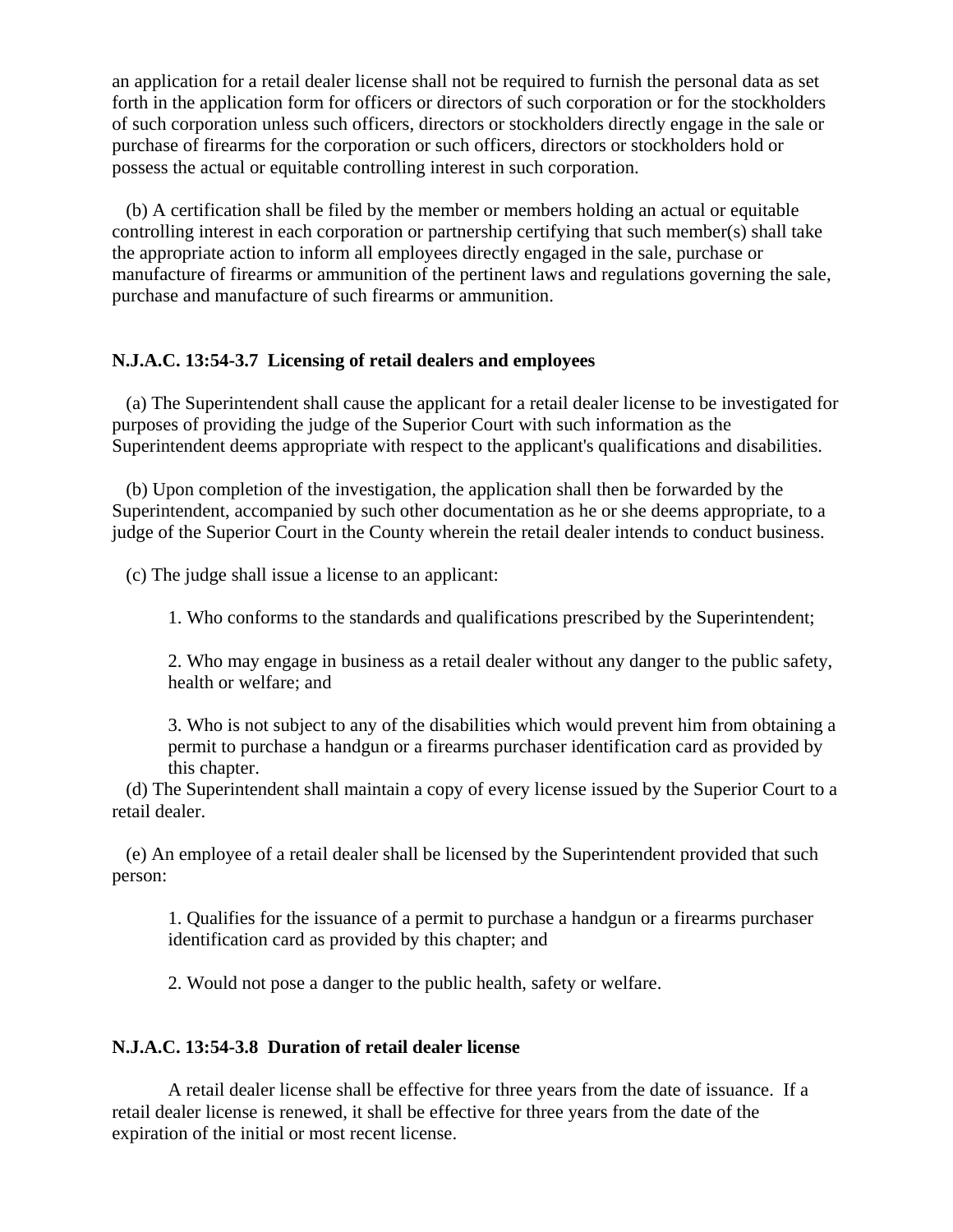# **N.J.A.C. 13:54-3.9 Conditions of issuance of license; revocation**

 (a) All licenses issued pursuant to this subchapter shall be subject to the following conditions, the breach of any of which may result in license revocation after notice and hearing by the issuing court, upon the application of the Superintendent or any law enforcement officer.

1. The business shall be carried on only in the building or buildings designated in the license, provided that repairs may be made by the dealer or his employees outside of such premises.

2. The license or a copy certified by the issuing authority shall be displayed at all times in a conspicuous place on the business premises where it can be easily read.

3. No firearm, ammunition or imitation thereof shall be placed in any window or in any other part of the premises where it can be readily seen from the outside.

4. No rifle or shotgun, except antique rifles or shotguns, shall be delivered to any person, other than a licensed or registered retail or wholesale dealer or manufacturer, or a law enforcement agency as provided in this chapter, unless such person possesses and exhibits a valid firearms purchaser identification card and furnishes to the seller, on form NJSP 634, a certification signed by him setting forth his name, permanent address, firearms purchaser identification card number and such other information as the Superintendent may require. The certification shall be retained by the dealer and shall be made available for inspection by any law enforcement officer at any reasonable time.

5. No handgun shall be delivered to any person, other than a licensed or registered retail or wholesale dealer or manufacturer, or a law enforcement agency as provided by this chapter, unless:

i. Such person possesses and exhibits a valid permit to purchase a handgun and at least seven days have elapsed since the date of application for the permit;

ii. The person is personally known to the seller or presents evidence of his or her identity;

iii. The handgun is unloaded and securely wrapped; and

iv. The handgun is accompanied by a trigger lock or a locked case, gun box, container or other secure facility, provided, however, this provision shall not apply to antique handguns. The exemption afforded under this subparagraph for antique handguns shall be narrowly construed, limited solely to the requirements set forth in this subparagraph and shall not be deemed to afford or authorize any other exemption from the regulatory provisions governing firearms set forth in Chapter 39 and Chapter 58 of Title 2C of the New Jersey statutes.

6. The dealer shall keep a true record of every firearm sold, given or otherwise delivered or disposed of and the record shall note that a trigger lock, locked case, gun box, container or other secure facility was delivered along with the handgun, in accordance with the provisions of *N.J.S.A. 2C:58-2(a)(6)* and *2C:58-2(b)* through (e). The dealer shall:

i. Complete and keep a form of register, which is part of the permit to purchase a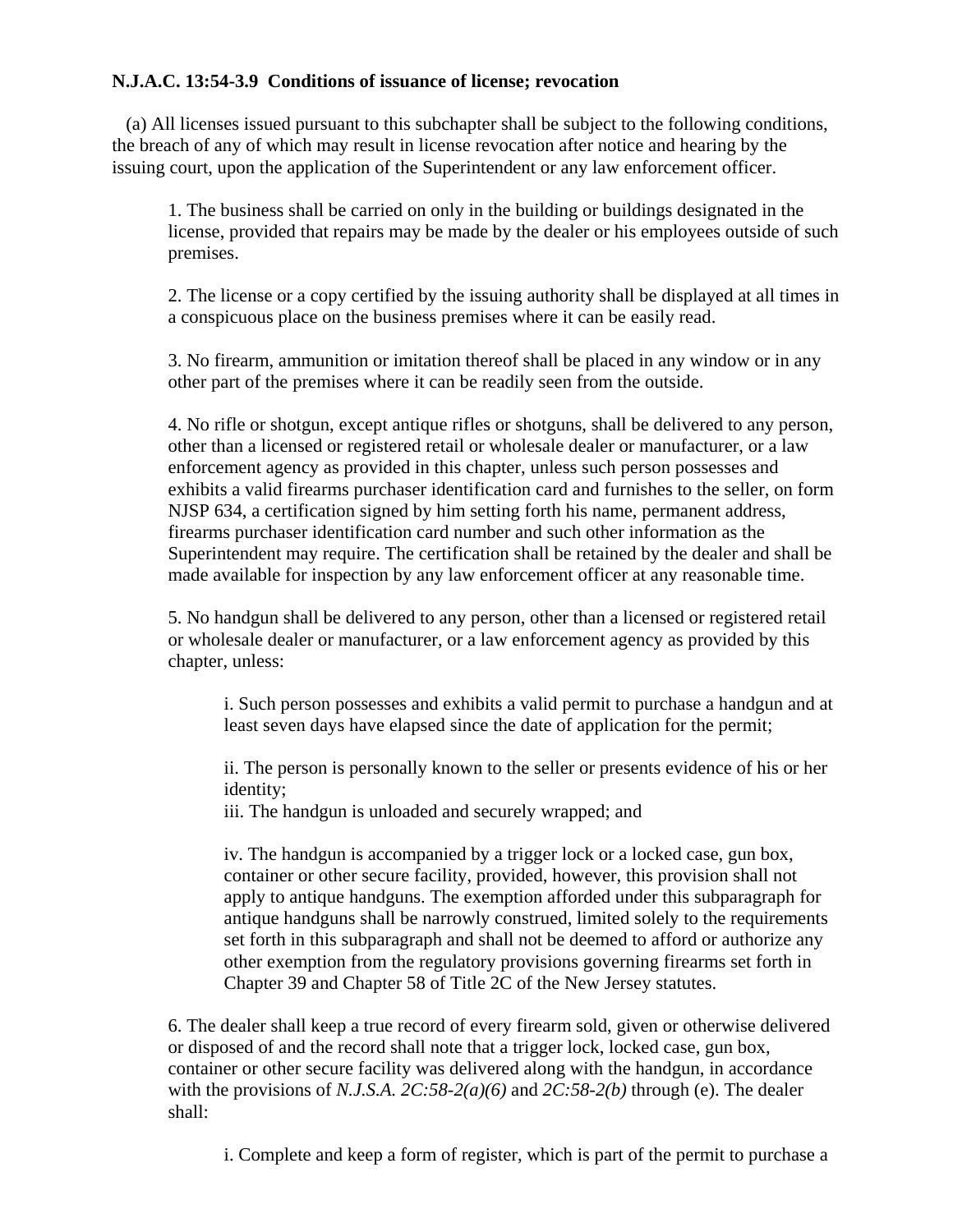handgun (designated SP-671) for each handgun sold and obtain the information sought by the form of register and obtain the signature and address of the purchaser in the purchaser's own handwriting;

ii. Complete in a legible manner the permit to purchase a handgun in the space provided on the form;

iii. Forward the permit to purchase a handgun and form of register copies to the respective individuals, as noted on the forms, within five days of the date of sale. If the issuing authority is the State Police, both the original and the second copy of the permit to purchase and the form of register are to be forwarded to the State Police; and

iv. Retain the form of register and make it available for inspection by any law enforcement officer at reasonable hours.

7. The license holder shall continue to qualify for the issuance of a permit to purchase a handgun or firearms purchaser identification card and shall not pose a danger to the public health, safety or welfare.

8. The dealer shall comply with any other conditions regulating retail dealers as provided in this chapter.

9. The dealer shall continue to comply with local zoning requirements.

 (b) Any person having knowledge that a person licensed pursuant to this chapter has violated any of the foregoing conditions or is otherwise unqualified to hold a license pursuant to the requirements of this chapter, may notify any law enforcement officer, who shall in turn notify the Superintendent, who may take such action as may be deemed appropriate.

### **N.J.A.C. 13:54-3.10 Renewal of retail dealers and employees licenses**

 (a) An applicant for renewal of a retail firearms dealers license need not be fingerprinted again, provided such applicant completes the New Jersey State Police, State Bureau of Identification (SBI) "Request For Criminal History Record Information For A Non Criminal Justice Purpose" form, and submits the required fee for processing such form established by *N.J.A.C. 13:59*. If the applicant disputes the results of the criminal history records check, or the check reveals a discrepancy relating to the applicant, the individual shall be required to submit fingerprints for verification of identity.

 (b) An applicant for renewal of a retail firearms dealers license need not submit additional proof of zoning compliance to the Superintendent. Dealers are nevertheless required to notify the Superintendent within 48 hours of receiving written notice from the local zoning official or other competent authority that they are not in compliance with such local zoning requirements. The failure of a retail dealer to comply with this notification requirement may result in the revocation of the registration or license of such dealer.

 (c) An applicant for renewal of a retail firearms dealers license shall follow all other procedures required for the issuance of an initial license, including completion of form SP 649 and submission of a consent for mental health records form SP 66. Such applications shall be accompanied by a nonrefundable fee of \$ 50.00 payable to the Superintendent and the fee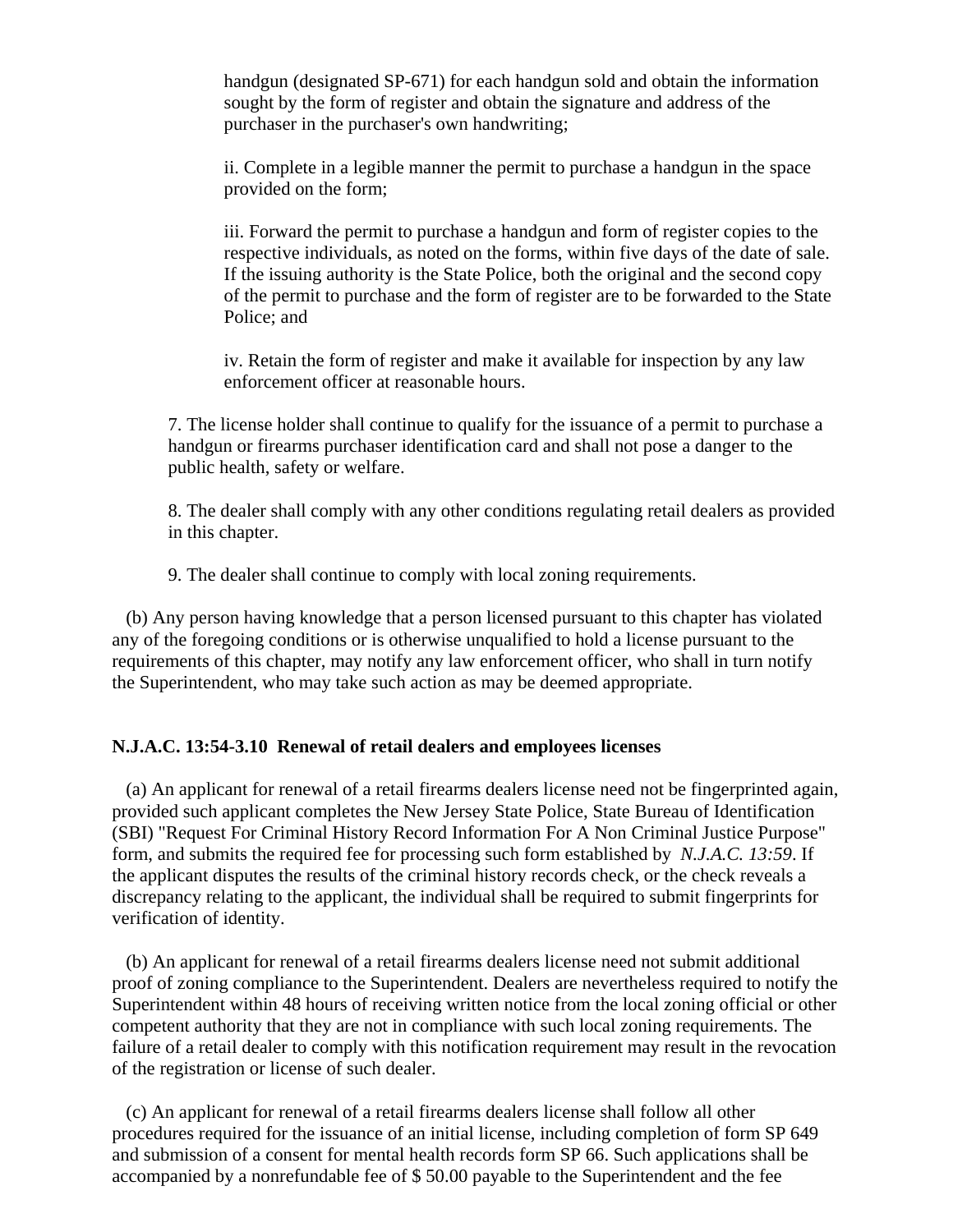established by *N.J.A.C. 13:59* in accordance with *N.J.S.A. 53:1-20.5* et seq.

 (d) The employee's license is valid, only so long as the employer's retail dealer license is valid, and therefore employees' licenses must be renewed simultaneously with the employer's license. To this end, all licensed employees who engage in the purchase or sale of firearms, ammunition or engage in gunsmithing, must also submit renewal applications to continue transacting business on behalf of the licensee, including completion of form SP 649 and submission of a consent for mental health records form SP 66. Such applications shall be accompanied by a nonrefundable fee of \$ 5.00 payable to the Superintendent and the fee established by *N.J.A.C. 13:59* in accordance with *N.J.S.A. 53:1-20.5* et seq. The applicant shall also complete a request the New Jersey State Police, State Bureau of Identification (SBI) "Request For Criminal History Record Information For Non Criminal Justice Purpose" form, and submit the required fee for processing such form established by *N.J.A.C. 13:59*.

 (e) Retail dealers and employees of dealers applying for license renewal, at the time of such renewal, shall:

1. Continue to be qualified for the issuance of a permit to purchase a handgun or a firearms purchaser identification card as provided by this chapter;

2. Meet the standards and qualifications of the Superintendent; and

3. Not pose a danger to the public health, safety or welfare.

### **N.J.A.C. 13:54-3.11 Security required**

Each retail dealer shall install a system for the prevention and detection of the theft of firearms or ammunition from the business premises in accordance with N.J.A.C. 13:54-6.

#### **N.J.A.C. 13:54-3.12 Requirements for sale of rifle, shotgun, antique cannon or receiver**

In addition to complying with the other requirements of this chapter, the retail dealer shall, prior to the sale or transfer of a rifle, shotgun, or receiver, initiate a NICS check with the Division of State Police as defined in *27 CFR 478.11*, which is incorporated by reference herein, as may be amended and supplemented.

#### **N.J.A.C. 13:54-3.13 Requirements for sale of a handgun or frame**

 (a) Every purchaser, other than a licensed or registered retail or wholesale dealer or manufacturer, or law enforcement agency as provided in this chapter, shall present a valid permit to purchase a handgun to the dealer, who shall confirm the identity of the purchaser. A permit is valid for the purchase of one handgun or receiver. The dealer shall adhere to the following procedures:

1. Complete and keep a form of register, which is part of the permit to purchase a handgun (designated SP-671) for each handgun sold and obtain the information sought by the form of register and obtain the signature and address of the purchaser in the purchaser's own handwriting;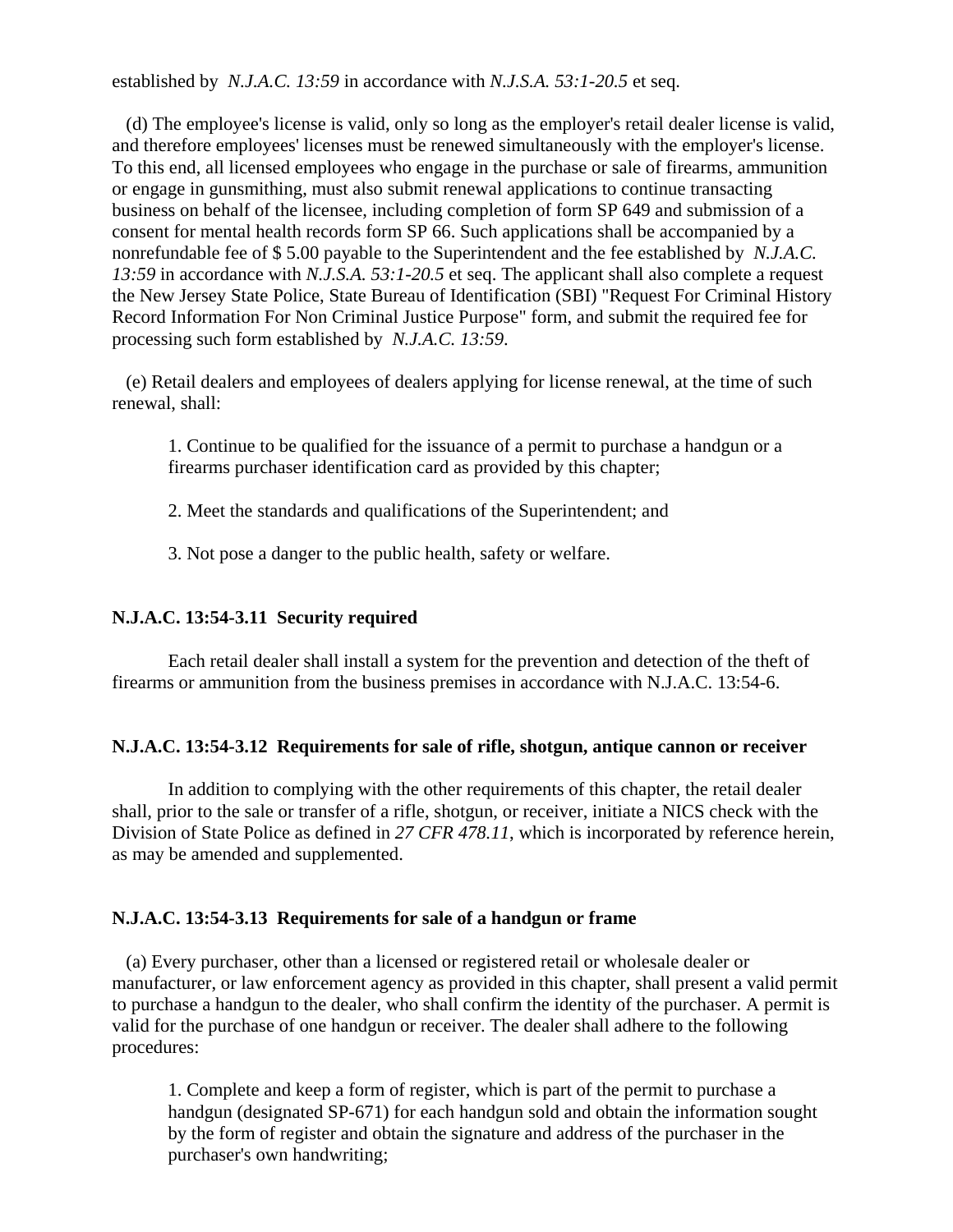2. Complete in a legible manner the permit to purchase a handgun in the space provided on the form;

3. Deliver the handgun unloaded and securely wrapped;

4. Forward the permit to purchase a handgun and form of register copies to the respective individuals, as noted on the forms, within five days of the date of sale. If the issuing authority is the State Police, both the original and the second copy of the permit to purchase and the form of register are to be forwarded to the State Police;

5. Retain the form of register and make it available for inspection by any law enforcement officer at reasonable hours; and

6. In addition to complying with the other requirements of this chapter, the retail dealer shall, prior to completing the sale or transfer of a handgun or frame, initiate a NICS check with the Division of State Police as defined in *27 CFR 478.11*, which is incorporated by reference herein, as may be amended and supplemented.

### **N.J.A.C. 13:54-3.14 Permanent record of receipt and disposition of firearms and ammunition**

 (a) Every retail dealer of firearms or gunsmith shall maintain a permanent record of each firearm acquisition and disposition, including firearm frames and receivers. The record shall be maintained in a bound form and shall be kept at the location where the business is being conducted. The record of purchase or acquisition shall consist of invoices or other commercial records, which shall be filed in an orderly manner separate from other commercial records maintained. The purchase or other acquisition of a firearm by the licensed dealer must be recorded no later than at the close of the next business day following the date of such purchase or other acquisition. The record shall show the date each firearm was purchased or otherwise acquired, the type, manufacturer, importer, caliber or gauge, model, name and address of the person from whom received, and the serial number of the firearm. The sale or other disposition of a firearm must be recorded by the licensed dealer not later than the close of the next business day following the date of such sale or disposition. The record shall show the date of sale or other disposition of each firearm, the name and address of the person to whom the firearm was transferred, and the type, manufacturer, importer, caliber or gauge, model and the serial number of the firearm. The information prescribed for the record required by this subchapter shall be in addition to the maintenance of the form of register SP 671 and the certificate of eligibility NJSP-634. The dealer shall, in the case of a transfer of a handgun to an individual, note that the handgun was accompanied by a trigger lock or a locked case, gun box, container or other secure facility, provided, however, this provision shall not apply to antique handguns.

 (b) Every retail dealer of ammunition shall maintain a permanent record of ammunition acquisition and disposition. The record of purchase or acquisition shall consist of invoices or other commercial records, which shall be filed in an orderly manner separate from other commercial records maintained. Such records shall show the name of the manufacturer, the type, caliber or gauge, quantity of the ammunition acquired in the transaction, the date of each acquisition and from whom received. The record of sale or disposition shall be maintained in a bound form and shall contain the date of the transaction, name of manufacturer, caliber or gauge, quantity of ammunition sold, name, address and date of birth of purchaser, and identification used to establish the identity of purchaser. The dealer shall confirm the age of the purchaser of rifle and shotgun ammunition to be at least 18, and handgun ammunition to be at least 21. No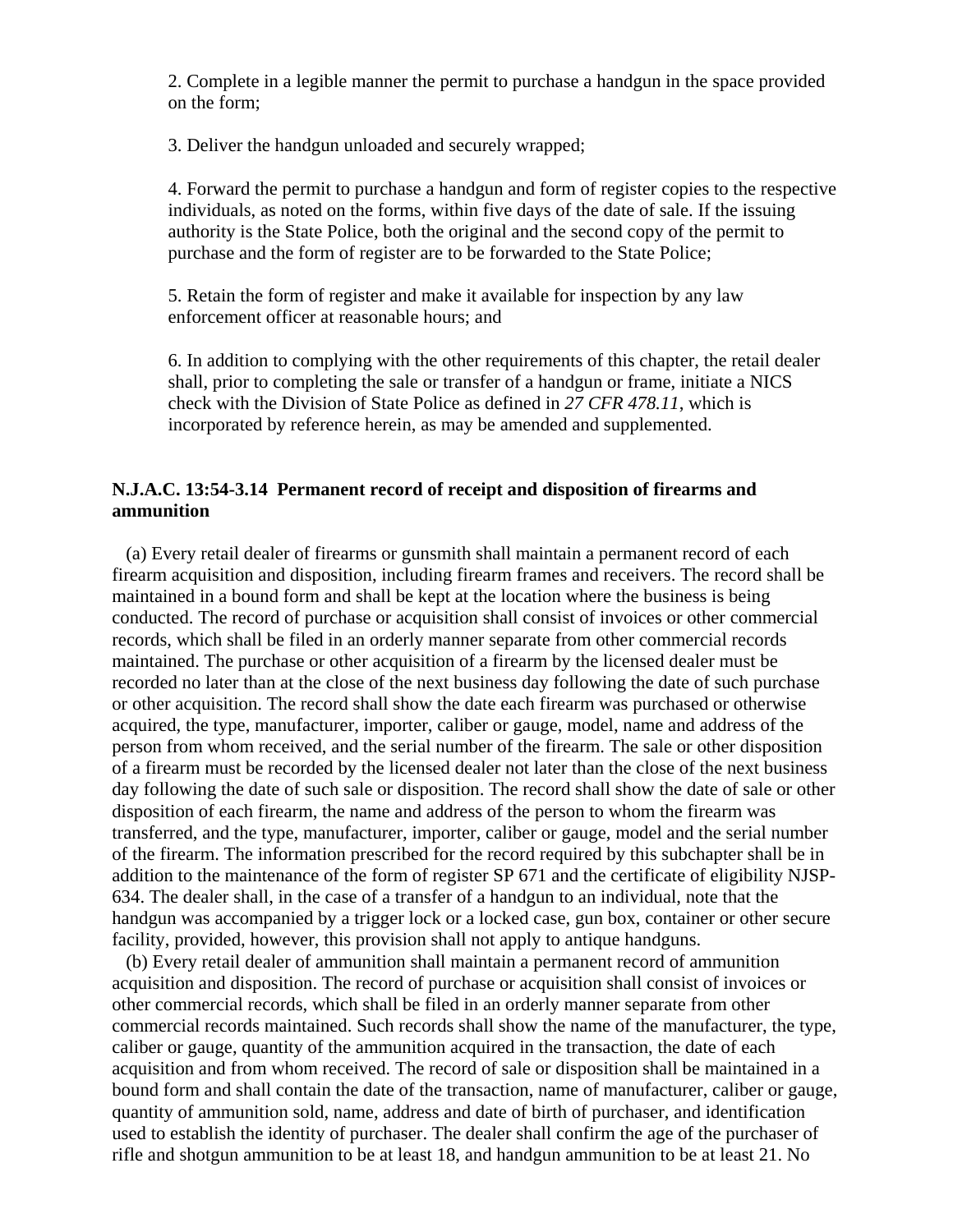record need be maintained for the sale or disposition of shotgun or rifle ammunition. However, sales or other dispositions of ammunition intended for use in any other firearm and which may be interchangeable between rifles and handguns, as well as hollow-nosed or dum-dum ammunition, must be recorded. The records shall be maintained in chronological order by date of acquisition and disposition and shall be kept at the location the business is being conducted.

 (c) The firearms and ammunition acquisition and disposition record as prescribed under this section need not be required, provided the dealer maintains an updated Federal firearms and ammunition record on firearms or ammunition purchased or acquired and sold as prescribed in Title 26, Internal Revenue, Chapter 1 "Commerce in Firearms and Ammunition", and to the extent that the information required by this section is included on such records. If not included, then the Federal records are to be supplemented so as to include all information required by this section.

 (d) No person shall sell, give, transfer, assign or otherwise dispose of body armor penetrating bullets except to a Federally-licensed collector of firearms and ammunition who possesses a valid Collector of Curios and Relics License as defined in Title *18 U.S.C. § 921*(a)(13) or to the Armed Forces of the United States or the National Guard, law enforcement agencies and licensed firearms dealers.

1. Collectors will be limited to the purchase or acquisition of not more than three rounds of each distinctive variation of cartridges. Distinctive variation includes a different head stamp, composition, design or color.

2. The seller shall record all sales of such ammunition including the name of the purchaser, the agency represented, the authorizing chief of police or other authorized law enforcement officer, or the highest ranking authorized military officer, the date, time and amount of ammunition. If the sale or disposition was to a law enforcement agency, the record shall also include the written authorization of the chief of police or highest ranking official of the agency.

3. All of the above information shall be forwarded to the Superintendent of the State Police within 48 hours of the sale or disposition.

#### **N.J.A.C. 13:54-3.15 Sale of firearms to the military and to law enforcement officers**

Retail dealers licensed by this chapter may sell firearms to the Armed Forces of the United States, the National Guard and to law enforcement agencies. Retail dealers must maintain records of sale or disposition of firearms to any of the aforementioned entities or agencies. The records shall include the name of the entity or agency, and a written authorization of purchase on the official letterhead of the Superintendent, chief of police or the law enforcement officer or military officer officially authorized to make such purchases on behalf of the agency or governmental entity and copies of any payment vouchers used to acquire such firearms. The records shall specify the type, manufacturer, importer, caliber or gauge, model and serial number of each firearm purchased. The records shall also indicate the name and rank of the law enforcement or military officer authorized to make the purchase, including the date and time of the sale or disposition. The dealers shall maintain such records for inspection by law enforcement officers at reasonable hours. Sales of assault firearms and machine guns shall be in accordance with *N.J.A.C. 13:54-5.1* and copies of records of such sales shall be forwarded to the Superintendent within 48 hours of the sale.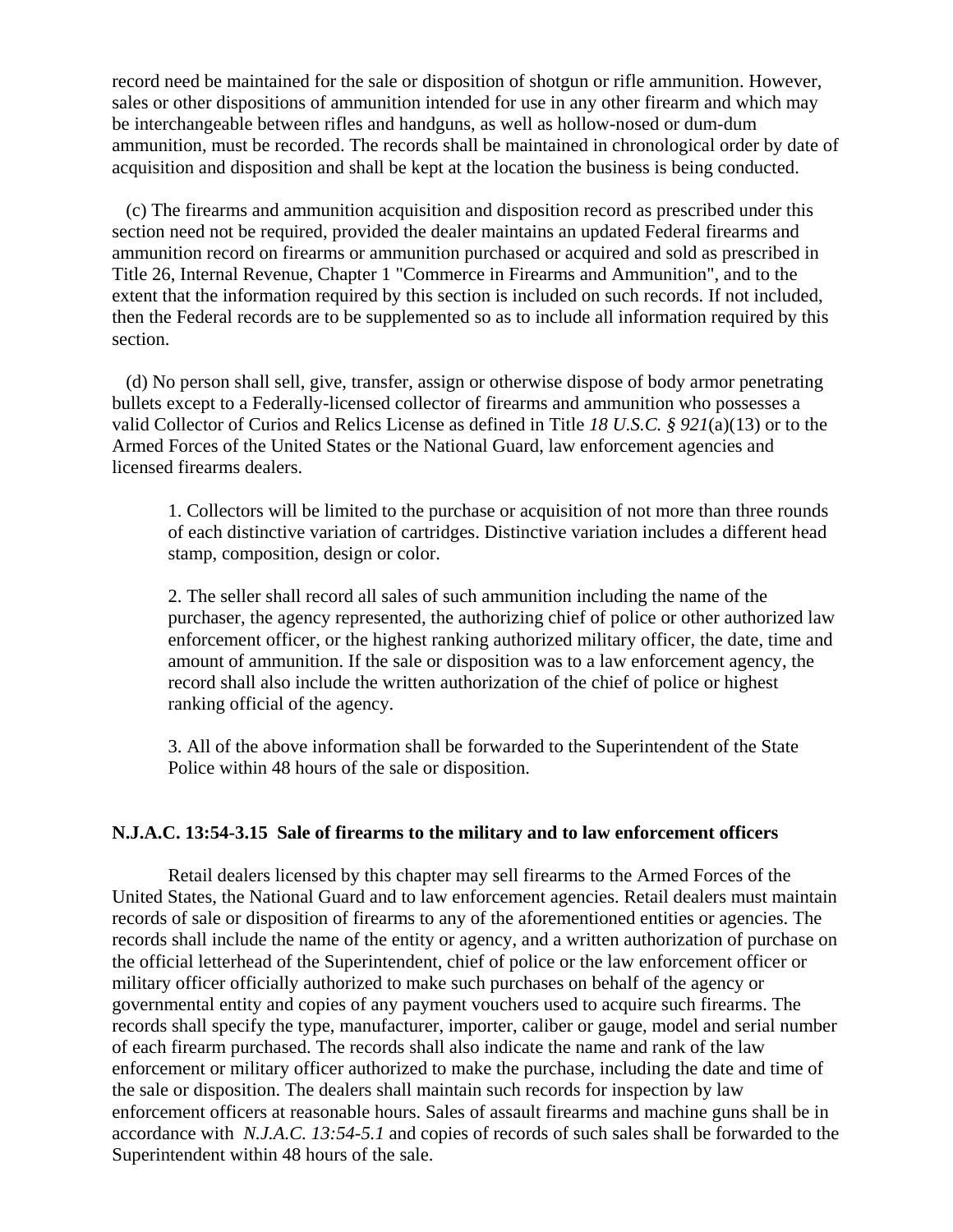### **N.J.A.C. 13:54-3.16 Records available to Division of State Police**

Records are to be retained by the dealer and shall, for administrative and law enforcement purposes, be made available for inspection during reasonable hours to any member of the Division of State Police.

#### **N.J.A.C. 13:54-3.17 Records to Superintendent**

Upon discontinuance, termination, expiration or revocation of a retail dealer license, the retail dealer license and any employee licenses shall be forwarded to the Superintendent within five business days.

# **N.J.A.C. 13:54-3.18 Appeal**

Any person making application for a retail dealer license, who is denied approval by a Superior Court judge of the county wherein the application was made, may file an appeal in accordance with law.

### **N.J.A.C. 13:54-3.19 Division of State Police NICS hours of operation**

The NICS check is available telephonically weekdays from 9:00 A.M. to 8:00 P.M. and Saturday from 10:00 A.M. to 5:00 P.M. (except State holidays). The Division of State Police may expand hours of telephone coverage based upon operational experience. A facsimile service is available 24 hours a day, seven days a week. Only one transaction per telephone call or facsimile is permitted.

### **N.J.A.C. 13:54-3.20 Consignment firearms placed at licensed retail firearms dealers**

Consignment firearms are firearms that are transferred by the legal owner (consignor) of the firearm to a licensed retail firearms dealer (consignee) for the purpose of resale. Licensed retail firearms dealers that receive firearms on consignment shall provide a receipt/invoice to the consigner with a full description of the firearms, including make, model, caliber and serial number. The licensed retail firearms dealer shall also provide in writing on the same receipt/invoice a statement indicating that any consignor requesting the return of a firearm shall be required to comply with the regulatory provisions of *N.J.S.A. 2C:58-3* for the transfer of handguns and rifles or shotguns. Consignment handguns, rifles, or shotguns shall not be returned to the consignor without the consigner first producing a valid permit to purchase a handgun, or in the case of a rifle or shotgun, a New Jersey firearms purchaser identification card and completing a State of New Jersey Certificate of Eligibility form (SP 634), which is used for eligibility verification and contains a list of disqualifications for the cosigner.

## **SUBCHAPTER 4. WHOLESALE DEALERS, MANUFACTURERS AND WHOLESALE DEALERS' AGENTS AND EMPLOYEES**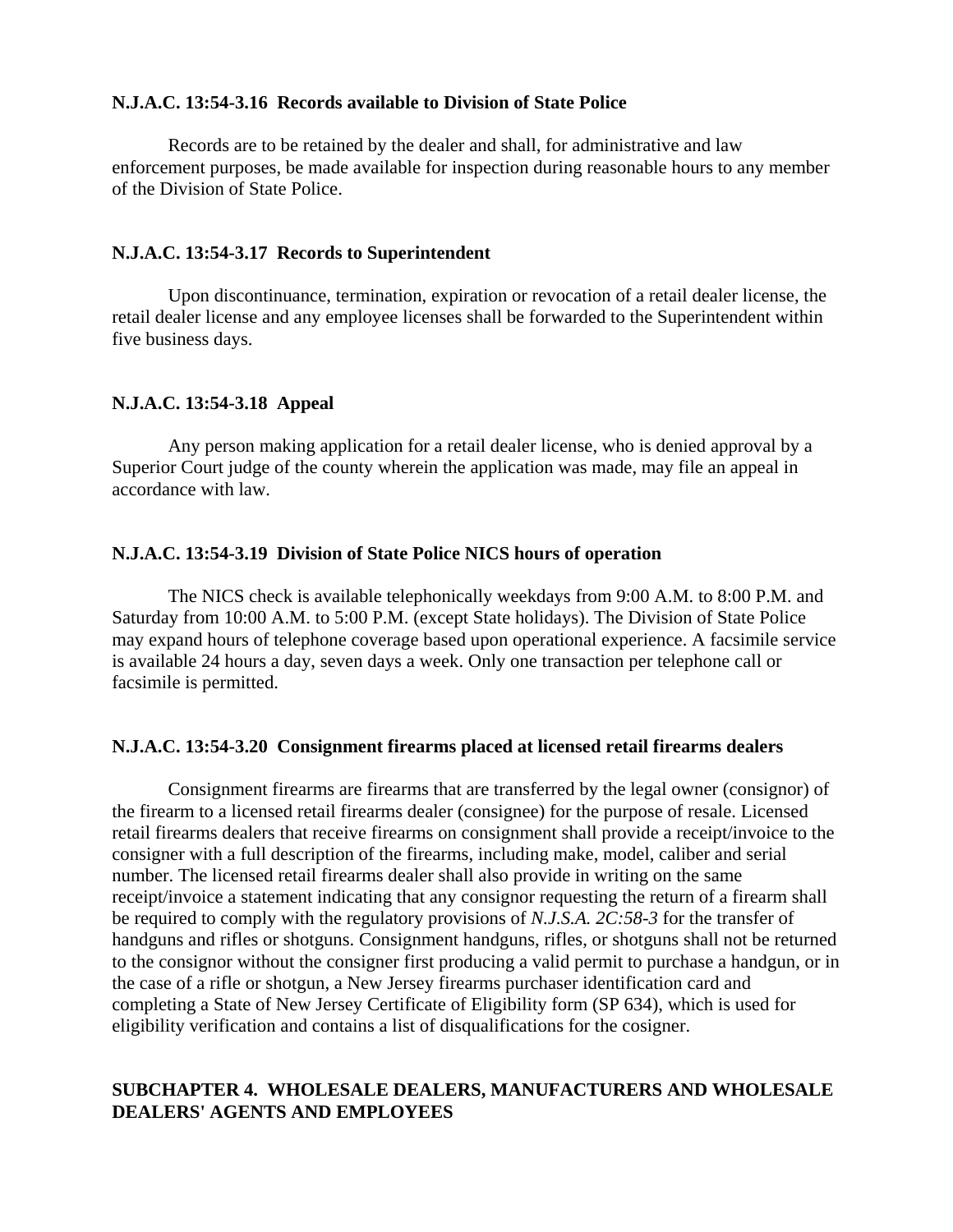#### **N.J.A.C. 13:54-4.1 General provisions**

This subchapter prescribes standards and qualifications for registration of wholesale dealers and manufacturers of firearms and the rules for holders of registration certificates to conduct business. This subchapter also provides for the licensing of wholesale dealers' agents and employees.

### **N.J.A.C. 13:54-4.2 Registration required**

No person shall manufacture or sell at wholesale any firearm or part of a firearm unless he or she has been registered by the Superintendent under the provisions of this chapter. This section shall not apply to a person who exclusively processes, or deals exclusively in, grips, stocks and other nonmetal parts of firearms.

#### **N.J.A.C. 13:54-4.3 Application for a certificate of registration**

 (a) Every person applying for a certificate of registration shall furnish such information and particulars required by the applications forms designated STS 280 and 280A. The forms may be obtained from the Firearms Investigation Unit, Division of State Police, Box 7068, West Trenton, New Jersey 08628. All corporations, partnerships and other business organizations applying for registration shall, in addition to the applications, submit a valid copy of the most recent certificate of incorporation, or such other documentation establishing the corporation, partnership or other business organization as a legal entity.

 (b) Any person who possesses an actual or equitable controlling interest in the applicant shall complete the necessary application form and shall be fingerprinted.

 (c) The completed application together with two sets of the applicant's fingerprints, a consent for mental health records search form SP 66, and a nonrefundable fee of \$ 150.00 payable to the Superintendent, in addition to the fees as established by *N.J.A.C.* 13:59 in accordance with *N.J.S.A. 53:1-20.5* et seq., shall be submitted to the Superintendent.

#### **N.J.A.C. 13:54-4.4 Standards and qualifications**

 (a) Registration shall not be granted under this subchapter to any manufacturer or wholesale dealer of firearms under the age of 21 years or to any person who could not qualify to obtain a permit to purchase a handgun or a firearms purchaser identification card, or to any corporation, partnership or other business organization in which the actual or equitable controlling interest is held or possessed by such an ineligible person.

 (b) No wholesale dealer or firearms manufacturer registered as provided in this subchapter shall permit any wholesale dealer's agents, employees or other persons to engage in the purchase or sale or offering for sale of firearms or parts of firearms, unless such agents, employees or persons are over the age 18 and are licensed by the Superintendent. Such persons must submit to the Superintendent completed application form NJSP 641, two sets of fingerprints and consent for mental health records search form, SP 66. An employee who possesses a firearms purchaser identification card need not be fingerprinted again, provided that the New Jersey State Police, State Bureau of Identification (SBI) "Request For Criminal History Record Information For Non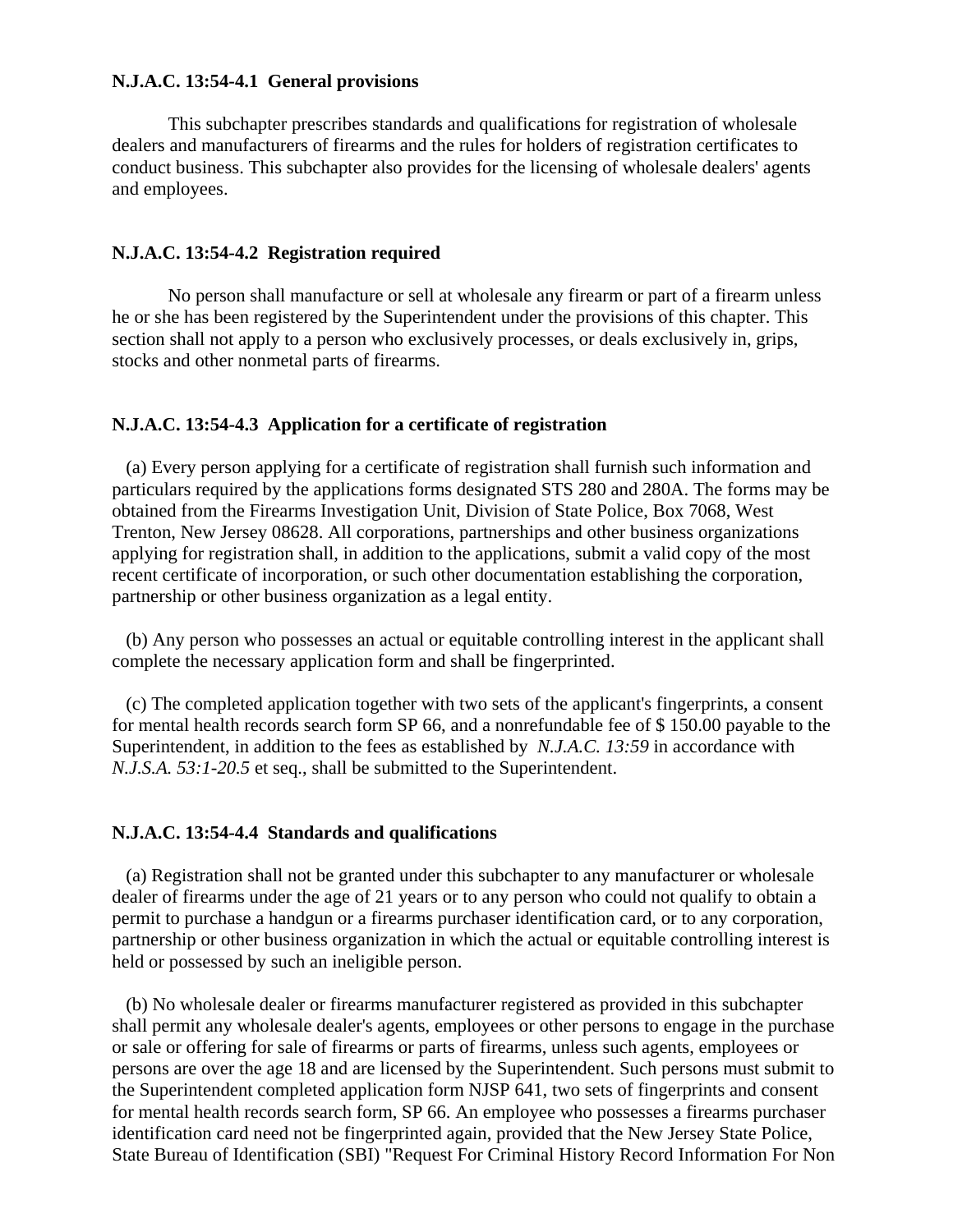Criminal Justice Purpose" form and the applicable fee is paid, the number of the firearms purchaser identification card is included in the space provided on the application, and provided that the employee continues to be eligible to retain such card in accordance with the provisions of this chapter. The Superintendent shall issue licenses to such persons if they qualify to obtain a permit to purchase a handgun or to possess a firearms purchaser identification card as provided in this chapter, and would not pose a danger to the public health, safety or welfare. A nonrefundable fee of \$ 5.00 shall be paid by the employer to the Superintendent for each agent, employee or person in addition to the fees established by *N.J.A.C. 13:59* in accordance with *N.J.S.A. 53:1-20.5* et seq.

 (c) An employee who is licensed by the Superintendent to engage in the purchase, sale or manufacture of firearms is licensed until such time as he or she terminates his or her employment with the wholesale dealer or manufacturer or becomes disabled as provided in this chapter.

 (d) Should an employee be transferred from his or her licensed location to another location, by the same registered employer, that employee shall apply for a transfer of his or her employee license by submitting application form SP 649, consent for mental health records search form SP 66, and shall surrender his or her current employee license to the Superintendent.

 (e) A wholesale dealer and/or manufacturer shall, within five days, return to the Superintendent any employee license for an employee who has been terminated, permanently transferred or has become disqualified as provided by this chapter.

 (f) A wholesale dealer and/or manufacturer shall not receive initial permission from the Superintendent to conduct a wholesale/manufacturer firearms business unless local zoning requirements have been satisfied for the operation of such a business, and the Superintendent has been notified in writing that such requirements have been satisfied. After the issuance of the initial registration, a wholesale dealer and/or manufacturer has a continuing obligation to remain in compliance with local zoning requirements and to notify the Superintendent within 48 hours of receiving written notice from the local zoning official or other competent authority that he or she is not in compliance with such local zoning requirements. The failure of the wholesale dealer and/or manufacturer to comply with this notification requirement may result in the revocation of the registration or license of such dealer and/or manufacturer.

 (g) An applicant for renewal of a wholesale firearms dealers and/or manufacturer of firearms license need not submit additional proof of zoning compliance to the Superintendent. Wholesale dealers and/or manufacturers are nevertheless required to notify the Superintendent within 48 hours of receiving written notice from the local zoning official or other competent authority that they are not in compliance with such local zoning requirements. The failure of a wholesale dealer and/or manufacturer to comply with this notification requirement may result in the revocation of the registration or license of such wholesale dealer and/or manufacturer.

#### **N.J.A.C. 13:54-4.5 Exemptions for physical handicap**

A physical handicap shall not disqualify an applicant to be registered as a wholesale dealer or manufacturer of firearms or an applicant to be licensed as an employee unless such handicap would make it unsafe for the applicant to handle firearms or would interfere with the activities of the applicant or employee to the extent that it would endanger the public health, safety and welfare.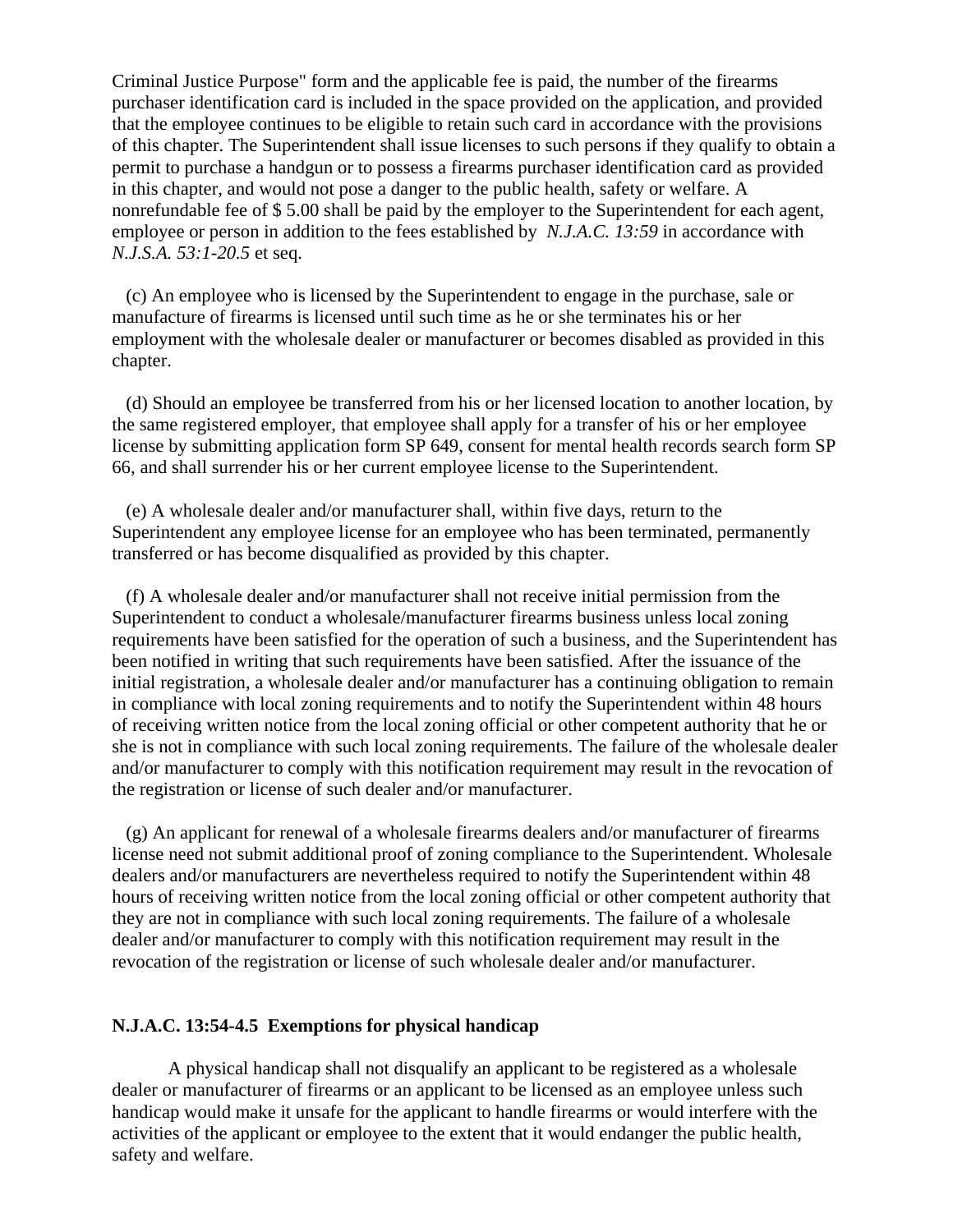#### **N.J.A.C. 13:54-4.6 Exceptions for corporations**

 (a) A public corporation whose stock is listed on a major stock exchange at the time of the filing of an application for registration as a wholesale dealer and/or manufacturer of firearms, shall not be required to furnish the personal data as set forth in the application form STS-280, for officers or directors of such corporation or for the stockholders of such corporation, unless such officers, directors or stockholders directly engage in the sale or purchase of firearms for the corporation or such officers, directors or stockholders hold or possess the actual or equitable controlling interest in such corporation.

 (b) A certification shall be filed by the member or members holding an actual or equitable controlling interest in each corporation or partnership certifying that such member(s) shall take the appropriate action to inform all employees directly engaged in the sale, purchase or manufacture of firearms or ammunition of the pertinent laws and regulations governing the sale, purchase and manufacture of such firearms or ammunition.

#### **N.J.A.C. 13:54-4.7 Certification; security required**

 (a) The Superintendent of State Police shall cause the applicant for registration to be investigated and either approve or deny the application. The application shall be approved if the Superintendent is satisfied that the applicant can be permitted to engage in business as a wholesale dealer of firearms without any danger to the public safety, health or welfare, and if the applicant would qualify for the issuance of a permit to purchase a pistol or a firearms purchaser identification card. If the application is approved, the Superintendent shall issue a certificate of registration to wholesale and/or manufacture firearms or parts of firearms.

 (b) Each registrant as a wholesale dealer and/or manufacturer shall install a system for the prevention and detection of the theft of firearms from the business premises in accordance with the provisions of N.J.A.C. 13:54-6.

#### **N.J.A.C. 13:54-4.8 Duration of certificate of registration**

A certificate of registration shall expire three years from the date of issuance. If a certificate of registration is renewed, it shall be effective for three years from the date of the expiration of the initial or most recent application.

### **N.J.A.C. 13:54-4.9 Renewal of certificate of registration and agents' and employees' licenses**

 (a) An applicant for renewal of a certificate of registration shall follow the same procedures as required for the issuance of initial registration, including completion of forms STS 280 and 280A and a consent for mental health records form SP 66. Renewal application(s) shall be accompanied with a nonrefundable fee of \$ 150.00 payable to the Superintendent and the fee established by *N.J.A.C. 13:59* in accordance with *N.J.S.A. 53:1-20.5* et seq. An applicant for renewal of a certificate of registration need not be fingerprinted again, provided such applicant shall complete the New Jersey State Police, State Bureau of Identification (SBI) "Request For Criminal History Record Information For Non Criminal Justice Purpose" form and submit the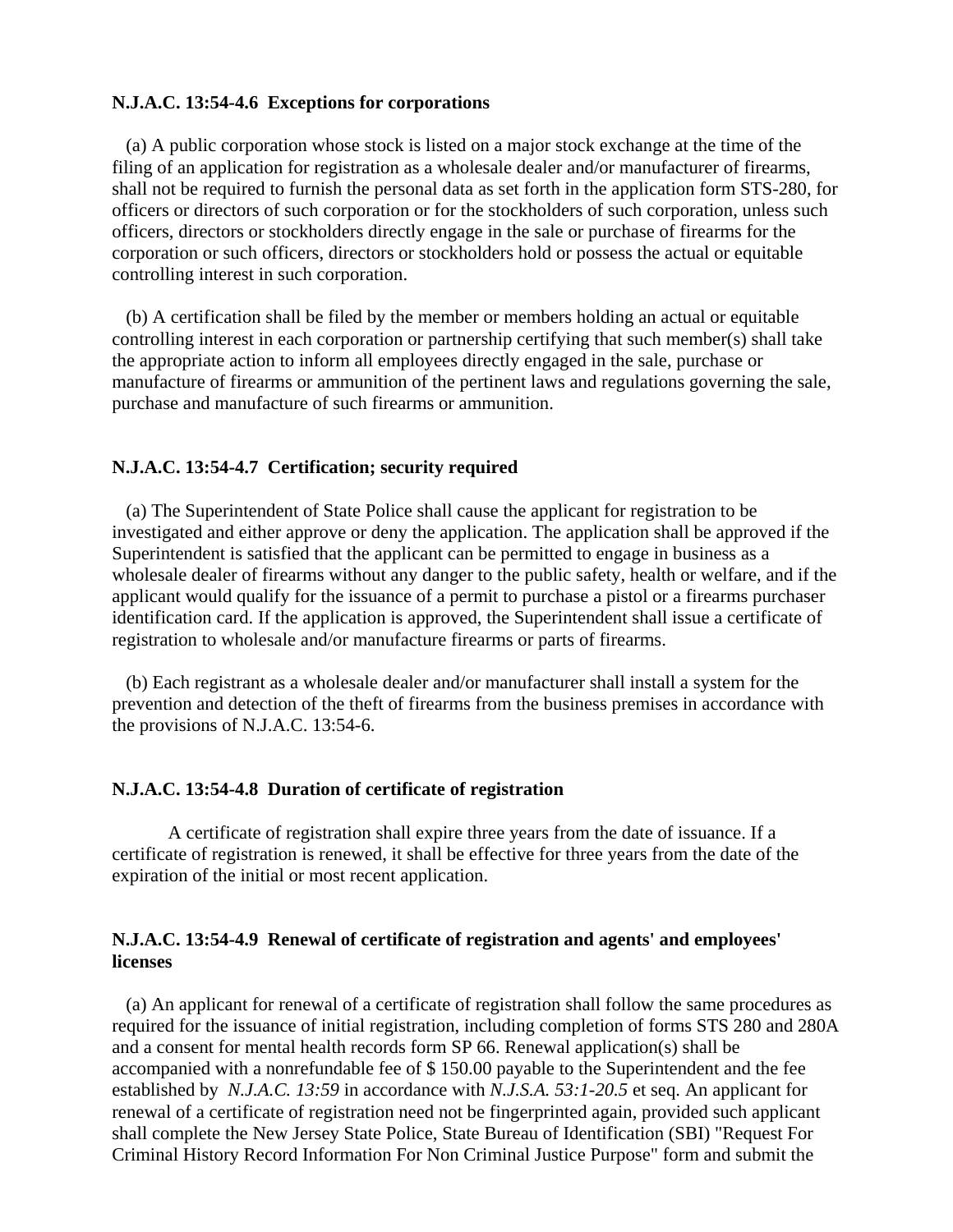required fee for processing such form established by *N.J.A.C. 13:59*.

 (b) The employee's wholesale dealer's agent license is valid only, so long as the employer's wholesale dealer registration or firearms manufacturer registration is valid, and therefore such a license must be renewed simultaneously with the employer's registration. To this end, all licensed wholesale dealers' agents who engage in the purchase or sale or offering for sale of firearms or parts of firearms must also submit renewal applications to continue transacting business on behalf of the registered person, including completion of form SP 641 and submission of a consent for mental health records form SP 66. Such applications shall be accompanied by a nonrefundable fee of \$ 5.00 payable to the Superintendent and the fee established by *N.J.A.C. 13:59* in accordance with *N.J.S.A. 53:1-20.5* et seq. An applicant for renewal of a wholesale dealer's agent license need not be fingerprinted again, provided such applicant completes the New Jersey State Police, State Bureau of Identification (SBI) "Request For Criminal History Record Information For Non Criminal Justice Purpose" form, and submits the required fee of processing such for as established by *N.J.A.C. 13:59*.

 (c) Wholesale dealers and manufacturers and employees of such persons applying for renewal of a certificate of registration or license renewal, at the time of such renewal shall:

1. Continue to be qualified for the issuance of a permit to purchase a handgun or a firearms purchaser identification card;

2. Meet the standards and qualifications of the Superintendent; and

3. Not pose a danger to the public health, safety or welfare.

### **N.J.A.C. 13:54-4.10 Revocation of certificate of registration**

 (a) Any certificate of registration may be revoked for breach of any of the conditions under which it was granted, or any conditions provided for in this chapter by the Superintendent, after written notice to all affected parties and a hearing, if requested.

 (b) Any employee license may be revoked for breach of any conditions under which it was granted, or any conditions provided for in this chapter, by the Superintendent, after written notice to all affected parties and a hearing, if requested.

 (c) Any certificate of registration or employee license shall be revoked by the Superintendent, after written notice to all affected parties and a hearing, if requested, if the holder no longer qualifies for the issuance of a permit to purchase a handgun or a firearms purchaser identification card, or if the person poses a danger to the public health, safety or welfare.

 (d) Any person having knowledge that a person registered or licensed pursuant to this subchapter has violated any of the foregoing conditions or is otherwise unqualified to hold a registration or license may notify any law enforcement officer, who shall in turn notify the Superintendent, who may take such action as may be deemed appropriate.

#### **N.J.A.C. 13:54-4.11 Appeals**

Any person who has been refused registration as a manufacturer or wholesale dealer or any person whose name has been removed from registration by the Superintendent or any person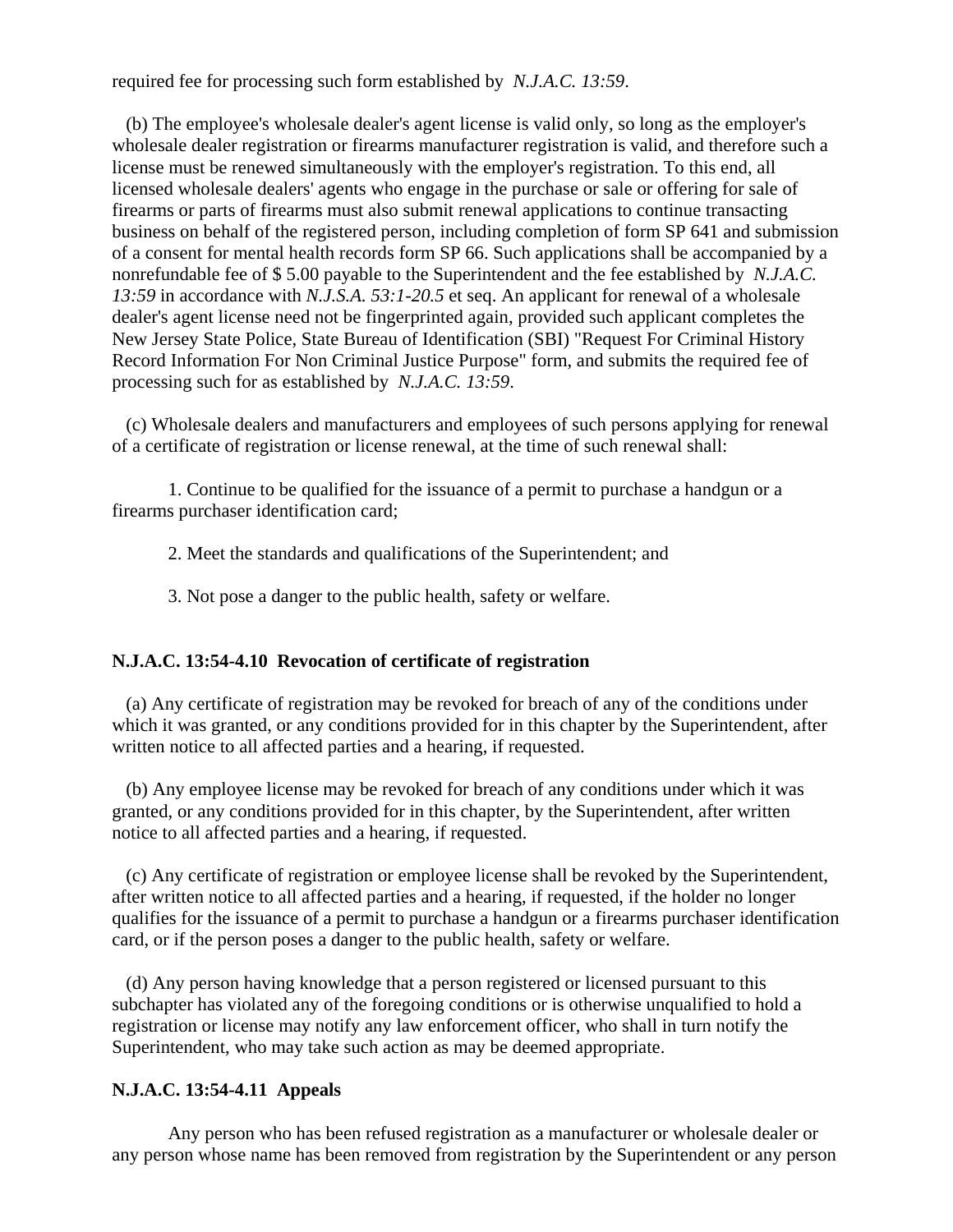who has been denied an employee's license, may appeal to the Superintendent within 30 days. If the appeal is denied by the Superintendent, such person may appeal to the Appellate Division of the Superior Court.

#### **N.J.A.C. 13:54-4.12 Permanent record of receipt and disposition of firearms**

 (a) Each manufacturer and/or wholesale dealer of firearms shall record the type, model, caliber or gauge, and serial number of each complete firearm, frame or receiver he manufactures or otherwise acquires, and the date of manufacture or acquisition of such firearm, frame or receiver. This information shall be recorded no later than the close of the next business day following the date of manufacture or acquisition.

 (b) A record of sale or other disposition of a firearm, frame or receiver must be recorded no later than the close of the next business day following the date of such sale or disposition. The record shall indicate the date of the sale or disposition of each firearm, frame or receiver, the type, model, caliber or gauge, and serial number of each firearm, and the name and address of the dealer to whom the firearm, frame or receiver was transferred.

 (c) The firearms records as prescribed under this section need not be required providing the dealer maintains an updated federal firearms record on firearms manufactured, purchased or acquired and sold as prescribed in Title 26, Internal Revenue, Chapter I "Commerce in Firearms and Ammunition" to the extent that the information required by this section is included on such records. If not included, then the Federal records shall be supplemented so as to include all information required by this section.

#### **N.J.A.C. 13:54-4.13 Records available to law enforcement agencies**

Records are to be retained by wholesale dealers and/or manufacturers and shall, for administrative and law enforcement purposes, be made available for inspection during reasonable hours to any member of the Division of State Police.

#### **N.J.A.C. 13:54-4.14 Records to Superintendent**

Upon discontinuance or termination of a wholesale dealers and/or manufacturers certificate of registration, the certificate of registration and any employee licenses shall be forwarded to the Superintendent within five days.

### **N.J.A.C. 13:54-4.15 Identification of firearms required**

Each registered manufacturer of firearms shall legibly identify each firearm manufactured by engraving, casting, stamping, or otherwise conspicuously placing or causing to be engraved, cast, stamped or placed on the frame, receiver or barrel thereof in a manner not susceptible to being readily obliterated, altered, or removed, an individual serial number not duplicating any serial number placed on any other firearm manufactured and by engraving, casting, stamping, or otherwise conspicuously placing or causing to be engraved, cast, stamped or placed on the frame, receiver, or barrel thereof in a manner not susceptible to being readily obliterated, altered or removed, the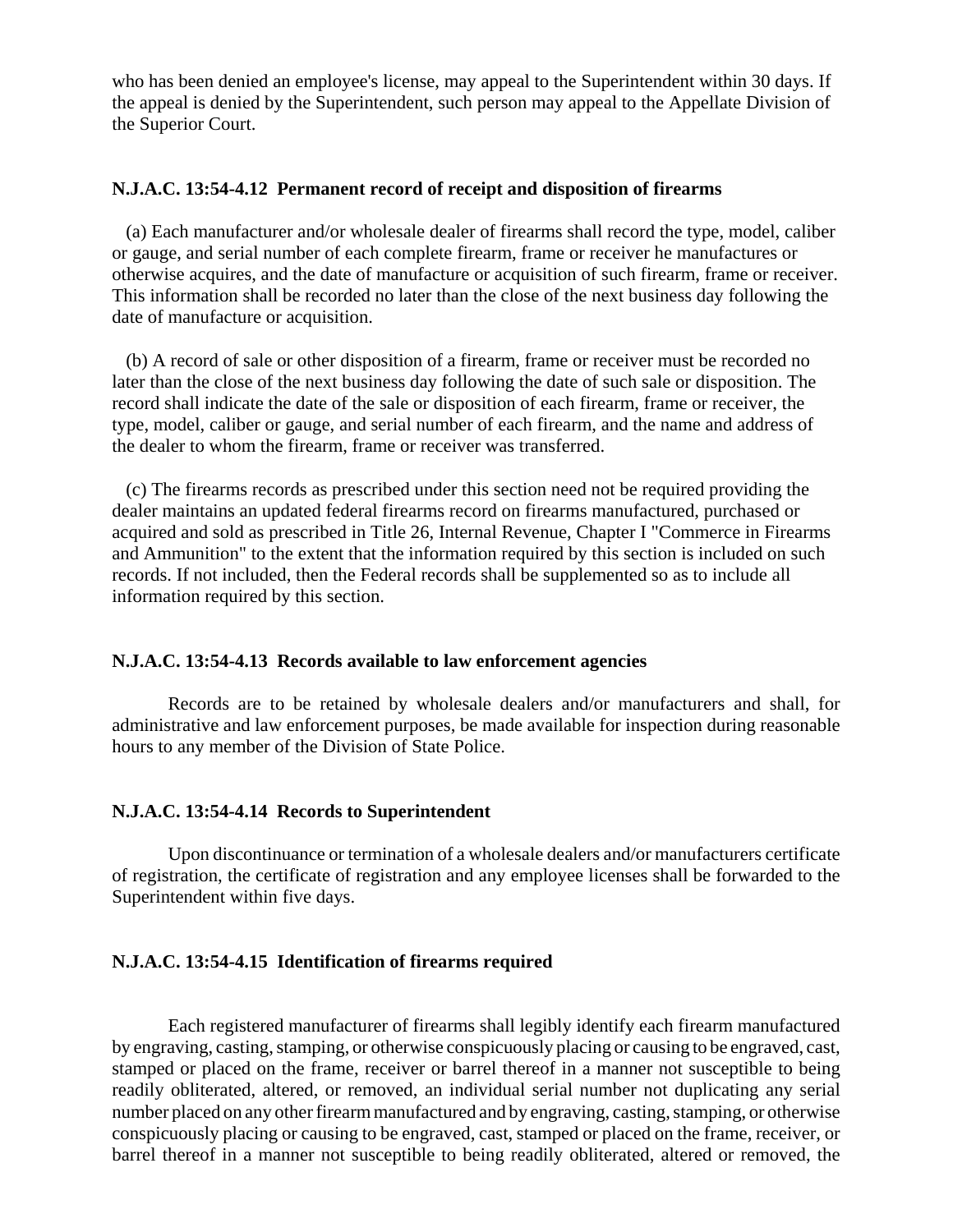model, if such designation has been made; the caliber or gauge; the name of the manufacturer and also, the city wherein the registered manufacturer maintains his place of business. A firearm frame, receiver or barrel which is not a component part of a complete firearm at the time it is sold, shipped or otherwise disposed of by a registered manufacturer shall be identified as required by this subchapter.

# **SUBCHAPTER 5. MACHINE GUNS, ASSAULT FIREARMS AND LARGE CAPACITY AMMUNITION MAGAZINES**

### **N.J.A.C. 13:54-5.1 Purchase or sale of assault firearms and machine guns**

 (a) Except as provided in *N.J.S.A. 2C:39-6*, no person shall possess a machine gun without first having obtained a license in accordance with the provisions of this chapter. Except as provided in *N.J.S.A. 2C:39-6*, no person shall possess an assault firearm without first having obtained a license in accordance with the provisions of this chapter, registered the assault firearm pursuant to *N.J.S.A. 2C:58-12*, or rendered the assault firearm inoperable pursuant to *N.J.S.A. 2C:58-13*.

 (b) Any licensed dealer in firearms who sells or otherwise transfers a machine gun or an assault firearm shall confirm both the identity of the purchaser, and in the case of a licensee, the validity of the license. A machine gun or assault firearm shall be delivered unloaded and securely wrapped.

 (c) A licensed dealer who accepts an assault firearm and/or machine gun from a private citizen for transfer, resale or repair shall, within 48 hours of such acquisition, notify the Superintendent. Such dealer shall maintain possession of the assault firearm and/or machine gun, until he or she receives permission from the Superintendent to proceed with the transfer, resale or repair of the weapon. Failure by the dealer to comply with this requirement may result in the revocation of the license or registration of such dealer.

 (d) In addition to the permanent records of receipt or disposition of firearms required by this chapter to be maintained by a wholesale or resale dealer, such dealers shall keep and maintain a separate ledger for the acquisition or receipt and sale or disposition of machine guns and assault firearms. This ledger shall be in the same form and contain the same information as provided for in *N.J.A.C. 13:54-3.13*, *3.14* and *3.15* and *N.J.A.C. 13:54-4.12*.

#### **N.J.A.C. 13:54-5.2 License to purchase, possess or carry a machine gun or assault firearm**

 (a) Licenses to purchase, possess or carry a machine gun or assault firearm shall be issued by a judge of the Superior Court in accordance with the provisions of *N.J.S.A. 2C:58-5*. The application for such license shall be referred to the county prosecutor for investigation, recommendation and preparation of a report.

 (b) The report of the county prosecutor shall be served upon the Superintendent and the chief of police of every municipality in which the applicant intends to carry the machine gun or assault firearm. The Superintendent and/or the chief of police, or their designees, may personally appear and oppose the issuance of any license to acquire a machine gun or assault firearm. If the court issues a license, the Superintendent and/or chief of police, or their designees, may appeal that decision in accordance with the Rules of Court.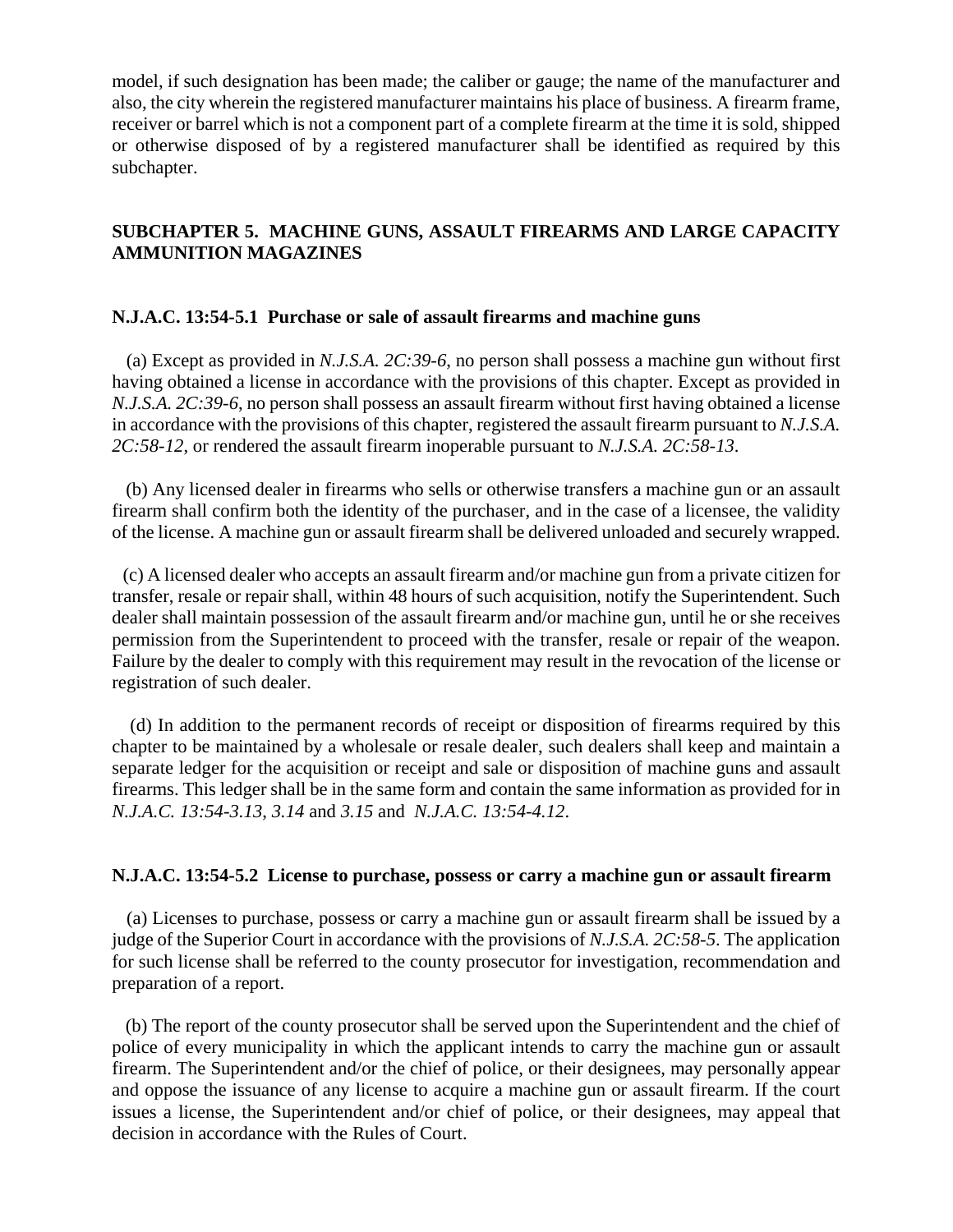(c) Upon issuance of a license by a court, a true copy of such license shall be filed with the Superintendent and chief of police of the municipality where the licensee resides or has his place of business.

 (d) At any time, the Superintendent, a chief of police, any law enforcement officer of this State or any other citizen may apply to the court which issued the license for revocation on the ground that the licensee is no longer qualified to possess such license by virtue of his inability to satisfy the statutory requirements of *N.J.S.A. 2C:58-4* and *2C:58-5*, or if revocation is necessary in order to protect the public safety and welfare.

### **N.J.A.C. 13:54-5.3 Disposition of machine gun or assault firearm upon death of licensee or registered holder**

 (a) If the holder of a license to purchase, possess or carry a machine gun or assault firearm dies, or if the owner of an assault firearm, which has been registered pursuant to *N.J.S.A. 2C:58-12* dies, then the heirs or estate of the deceased person shall have 90 days from the date of death to transfer the firearm to a licensed dealer or person or firm lawfully entitled to own or possess such firearm; voluntarily surrender the firearm pursuant to the provisions of *N.J.S.A. 2C:39-12*; or, only in the case of an assault firearm, render the firearm inoperable pursuant to the provisions of *N.J.S.A. 2C:58-13*. In the event that the heir or legatee of the assault firearm does not qualify for a firearms purchaser identification card or a permit to purchase a handgun, he or she must immediately transfer possession of such firearm to the chief law enforcement officer of the municipality or the Superintendent during such 90-day period.

 (b) For purposes of this section, "inoperable" shall mean that the firearm is altered in such a manner that it cannot be immediately fired and that the owner or possessor of the firearm does not possess or have control over the parts necessary to make the firearm operable. In the event that the firearm is rendered inoperable, the heir or estate shall file a certification on the form prescribed by the Superintendent, indicating the date on which the firearm was rendered inoperable. The certification shall be filed with either the chief of police of the municipality in which the heir resides, or if the municipality does not have a full time police department, or if the owner resides outside of this State, with the Superintendent.

### **N.J.A.C. 13:54-5.4 Notification of ineligibility to possess assault firearm or machine gun**

Any person having knowledge that a person is subject to any of the disabilities which would render such person ineligible to procure a license to purchase, possess or carry a machine gun or assault firearm, or to continue to be registered as an owner of an assault firearm, may notify the appropriate chief of police or the Superintendent, who may take such action as may be deemed appropriate.

#### **N.J.A.C. 13:54-5.5 Large capacity magazines**

A retail or wholesale firearms dealer licensed pursuant to this chapter may maintain large capacity ammunition magazines at its licensed premises for sale or disposition to another dealer, the Armed Forces of the United States or the National Guard, or to a law enforcement agency, provided that the seller maintains a record of any sale or disposition to any of the afore-mentioned entities, including a description by make and model of the large capacity magazine. The record shall include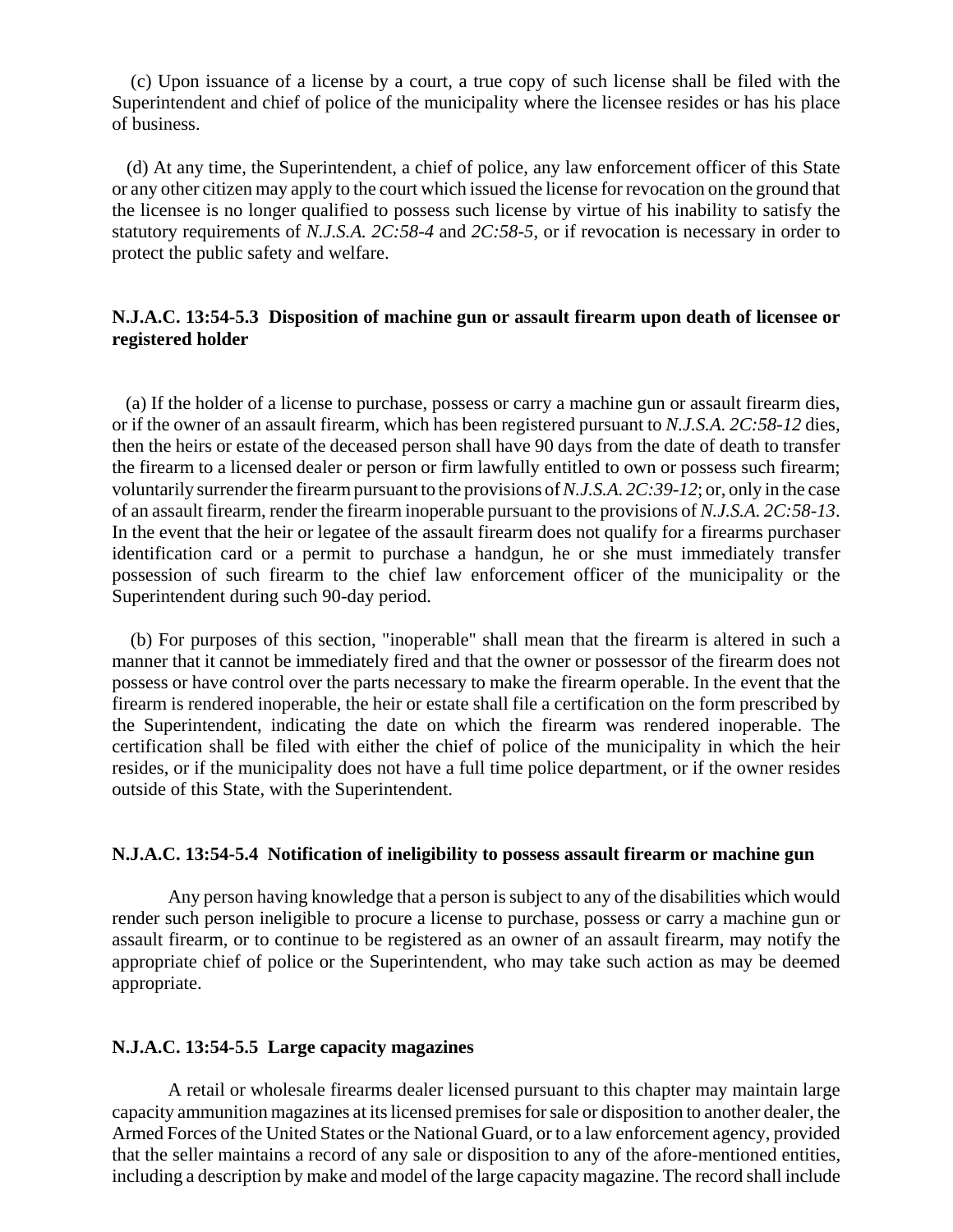the name of the purchasing agency, together with written authorization on the official letterhead of the Superintendent, chief of police or highest ranking officer of the agency or the appropriate ranking military officer, the name and rank of the law enforcement or military officer authorized to make the purchase, and the date and time of the sale or disposition. A copy of this record shall be forwarded by the seller to the Superintendent within 48 hours of the sale or disposition.

### **N.J.A.C. 13:54-5.6 Advertising sale of machine gun, assault firearm or semi-automatic rifle**

No person shall offer to sell a machine gun, semi-automatic rifle or assault firearm by means of an advertisement published in a newspaper circulating within this State, unless the advertisement states that the purchaser shall hold a valid license to purchase and possess a machine gun or assault firearm or, in the case of a semi-automatic rifle that is not an assault firearm, a valid firearms purchaser identification card.

### **N.J.A.C. 13:54-5.7 Number and types of criminal offenses involving assault firearms**

The chief of police of every municipality having a full time police department or, if the municipality does not have such a police department, the State Police station servicing that municipality, shall on a monthly basis provide to the Superintendent the number and types of criminal offenses involving assault firearms. The report shall also include the type of assault firearm utilized in the commission of the crime. The report shall be received by the Superintendent no later than five business days from the end of the prior month.

### **SUBCHAPTER 6. SECURITY SYSTEMS FOR DEALERS**

### **N.J.A.C. 13:54-6.1 Definition of "dealer"**

The term "dealer," when used in this subchapter, means retail dealers as well as wholesale dealers and shall also include manufacturers of firearms unless the context clearly indicates otherwise.

### **N.J.A.C. 13:54-6.2 Approval of plans by Superintendent**

(a) The dealer shall submit a plan of the selected security system to the Superintendent.

 (b) Upon approval of such plan by the Superintendent, the dealer shall install such system prior to maintaining any inventory of firearms, parts of firearms, or ammunition.

 (c) A plan that is not approved will be returned to the applicant along with the reasons for such rejection.

(d) The applicant shall have the opportunity to submit a revised plan.

 (e) All security systems shall be subject to inspections by a member of the Division of State Police at any time.

(f) If at any time the system is found to be defective, the dealer shall make the necessary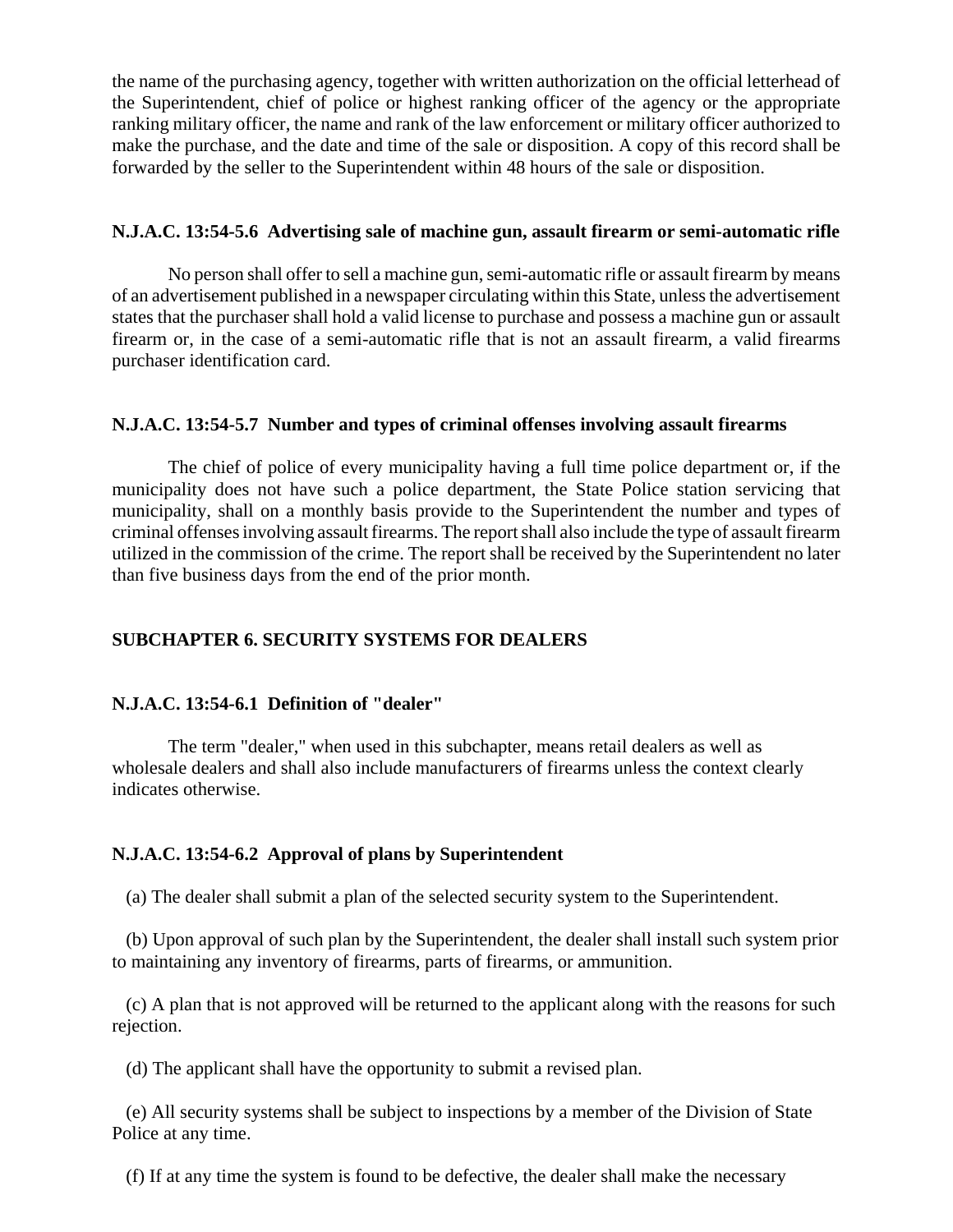repairs or adjustment to correct the defect within seven days.

 (g) Failure of a dealer to comply with any of the security standards may result in the revocation of the license or registration of such dealer.

# **N.J.A.C. 13:54-6.3 Systems to detect and protect firearms and ammunition in a business premises**

 (a) The following list of approved security systems has been formulated as a guide to the firearms dealer, any one of which may be acceptable upon investigation and approval by the Superintendent.

1. An alarm system designated to activate a bell, gong, horn or siren located on the outside of the business premises which is audible for a minimum distance of 500 feet. The system shall be equivalent or greater to the minimum standards as outlined in *N.J.A.C. 13:54- 6.4*;

2. Silent alarm system capable of automatically transmitting an alarm to a constantly attended central station alarm company and/or to a police department or headquarters providing full time service. The system shall be equivalent or greater to the minimum standards as outlined in *N.J.A.C. 13:54-6.4*;

3. A watchman or security guard on duty during nonbusiness hours;

4. A system other than those listed above proposed by a dealer which is acceptable by the Superintendent.

### **N.J.A.C. 13:54-6.4 Minimum requirements for installation of a tape, contact or invisible ray alarm system**

(a) The installation of a tape, contact or invisible ray alarm system must:

1. Completely protect all accessible windows, doors, transoms, skylights and other openings leading from the premises;

2. Protect with contacts only, all movable accessible openings leading from the premises, and which provides one or more invisible rays or channels of radiation, with the minimum overall length of the rays or radiation equivalent to the longest dimensions of the area or areas to detect movement through the channel at a rate of one step per second; or

3. Protect with contact only, all doors leading from the premises and provide a system of invisible radiation to all sections of the enclosed area so as to detect movement. The system shall respond to the movement of a person walking not more than four consecutive steps at a rate of one step per second.

### **N.J.A.C. 13:54-6.5 Internal security of firearms and ammunition**

 (a) In addition to the alarm system, a dealer shall provide for the internal security of firearms and ammunition.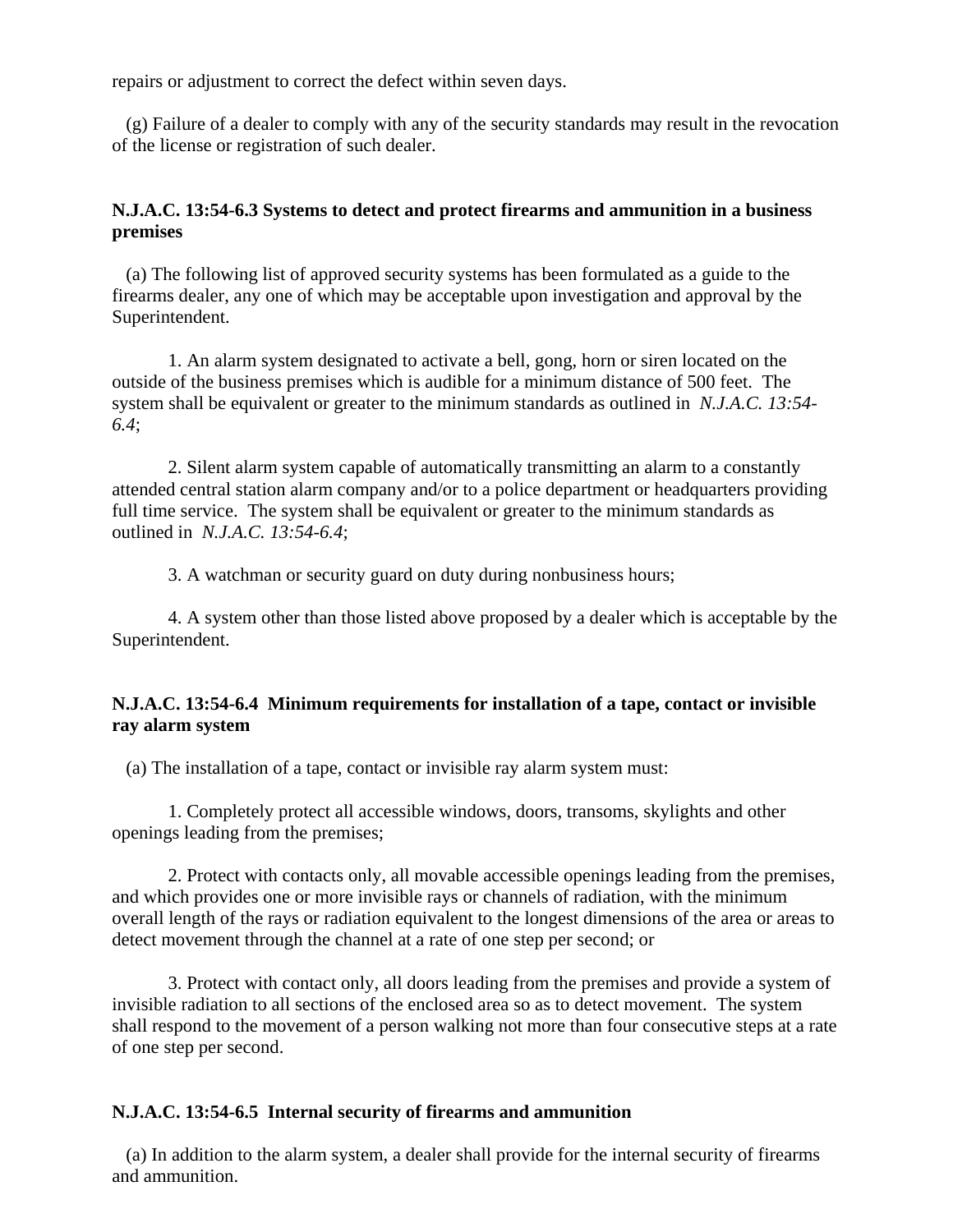1. Firearms or ammunition shall not be accessible or handled by anyone, unless the individual is directly supervised by a licensed dealer or licensed employee.

2. All firearms stored in a glass display case located in an area accessible by anyone other than a licensed dealer or licensed employee shall be locked at all times.

3. All firearms on display, including those in a glass display case shall be secured by a cable or other adequate locking device that prevents the firearm from being removed from a fixed location unless the dealer or licensed employee is at all times in the immediate vicinity and the firearms are always under observation.

 (b) The following is a list of approved internal security methods for the safeguarding of firearms and ammunition during nonbusiness hours. A dealer shall select the method(s) which is most compatible with his or her business:

1. Shotguns and rifles secured in a rack equipped with a locking device such as a metal bar or a steel cable;

2. Firearms and ammunition secured in a heavy gauge metal cabinet equipped with an adequate locking device;

3. Firearms and ammunition secured in a heavy gauge mesh wire cage equipped with an adequate locking device on the door(s);

4. Firearms and ammunition secured in a safe or vault;

5. Firearms may remain in glass display cases, provided the firearms are secured with a steel cable or other adequate locking device; and/or

6. Other method(s) proposed by the dealer approved by the Superintendent.

(c) The method(s) selected by a dealer shall be included in the Security System form STS-61.

 (d) Any other building(s) where firearms and/or ammunition are stored shall be subject to the same requirements as applicable to a business premise.

### **N.J.A.C. 13:54-6.6 Report concerning theft of firearms**

 (a) Dealers are required to complete form SP 515 and such other forms as shall be required by the Superintendent, reporting the loss of firearm(s) and/or ammunition, as a result of a burglary, robbery or any other cause, from the business premise. The dealer shall forward the completed form to the Superintendent within 48 hours of the loss or theft of firearm(s) and/or ammunition. The police department where the business is located shall be notified by the dealer of the theft or loss of firearm(s) and/or ammunition as soon as such loss or theft is discovered.

 (b) A complete description, including the type, make, model, barrel-length, caliber and serial number of the stolen/missing firearm(s) shall be given to the investigating law enforcement agency.

 (c) Failure of the dealer to comply with any of the above requirements may result in the revocation of the registration or license of such dealer.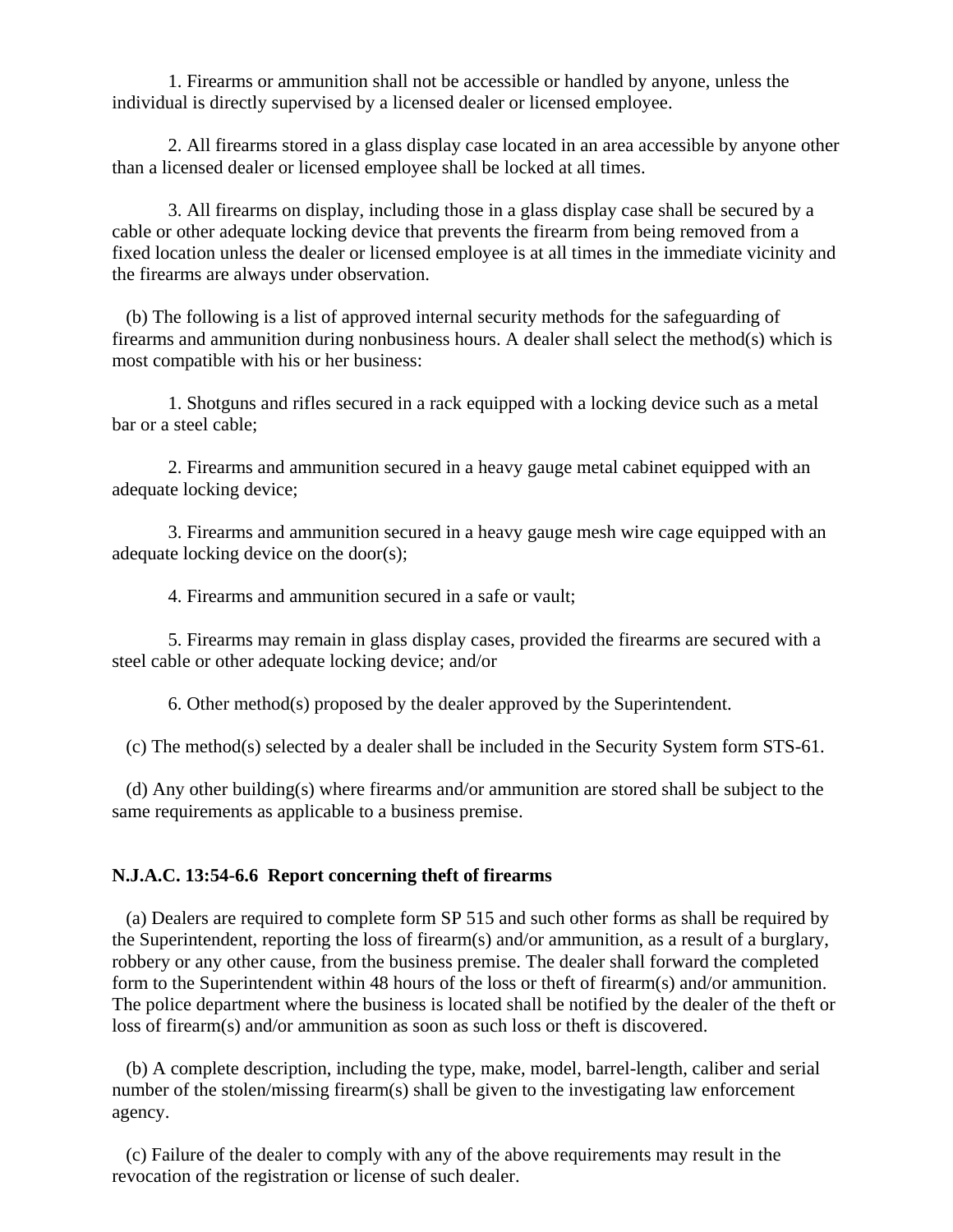### **N.J.A.C. 13:54-6.7 Regulations during a civil disturbance or declared emergency period**

 (a) In the interest of the public health, safety and welfare, firearms dealers shall discontinue the sale of firearms and ammunition upon notification by the Superintendent or the chief of police of the municipality where the firearms dealers' business is located, that a civil disturbance or other emergency exists.

 (b) Those businesses affected shall not resume the sale of firearms or ammunition until such time as the Superintendent or the chief of police of the municipality determines that the civil disturbance or other emergency no longer exists.

 (c) All dealers located in the area affected by such disturbance or emergency shall be required to comply with one of the following:

1. Arrange with the chief of police officer of the municipality for appropriate security of firearms and ammunition; or

2. Remove all firearms and ammunition from the business premises to a secure location.

 (d) Failure of the dealer to comply with any of the above requirements may result in the revocation of the license of such dealer.

## **SUBCHAPTER 7. RETIRED LAW ENFORCEMENT OFFICER'S IDENTIFICATION CARD TO PERMIT CARRYING A HANDGUN**

#### **N.J.A.C. 13:54-7.1 Forms and fees for retired law enforcement officer's identification card**

 (a) A person who is a retired law-enforcement officer within the meaning of P.L. 1997, c.67, § 1(1) (*N.J.S.A. 2C:39-6(l)*) and who, pursuant to this statute, applies for an initial identification card or for an annual renewal of a current or an expired identification card permitting the retired law-enforcement officer to carry a handgun shall complete the appropriate form prescribed by the Superintendent and shall submit the form to the Division of State Police. The form shall inquire as to the identity of the officer and the law-enforcement agency from which the officer retired, and as to matters that might disqualify the officer, including judgments or convictions for crimes or offenses that would render the officer's possession of a handgun illegal under State or Federal law. The form shall be accompanied by three passport-type photos appropriate for inclusion on the identification card, and by evidence that the officer has timely qualified in the use of the handgun he or she is permitted to carry in accordance with the requirements and procedures established by the Attorney General pursuant to *N.J.S.A. 2C:39-6(j)*. The form shall also be accompanied by a non-refundable application fee of \$ 50.00 and if the retired lawenforcement officer is applying for an initial identification card, rather than a renewal, the form shall be accompanied by the forms and fees set forth in (b) and (c) below, if applicable.

 (b) No retired law-enforcement officer shall be approved to obtain an initial identification card unless the retired officer's fingerprints have been submitted to the State Bureau of Identification of the Division of State Police so as to allow the State Bureau of Identification to assign an identification number (hereinafter, the "SBI number") to the firearms applicant file for that retired officer. The retired officer shall submit the officer's SBI number on the application form. If the retired officer does not have an SBI number, then the officer's application shall be